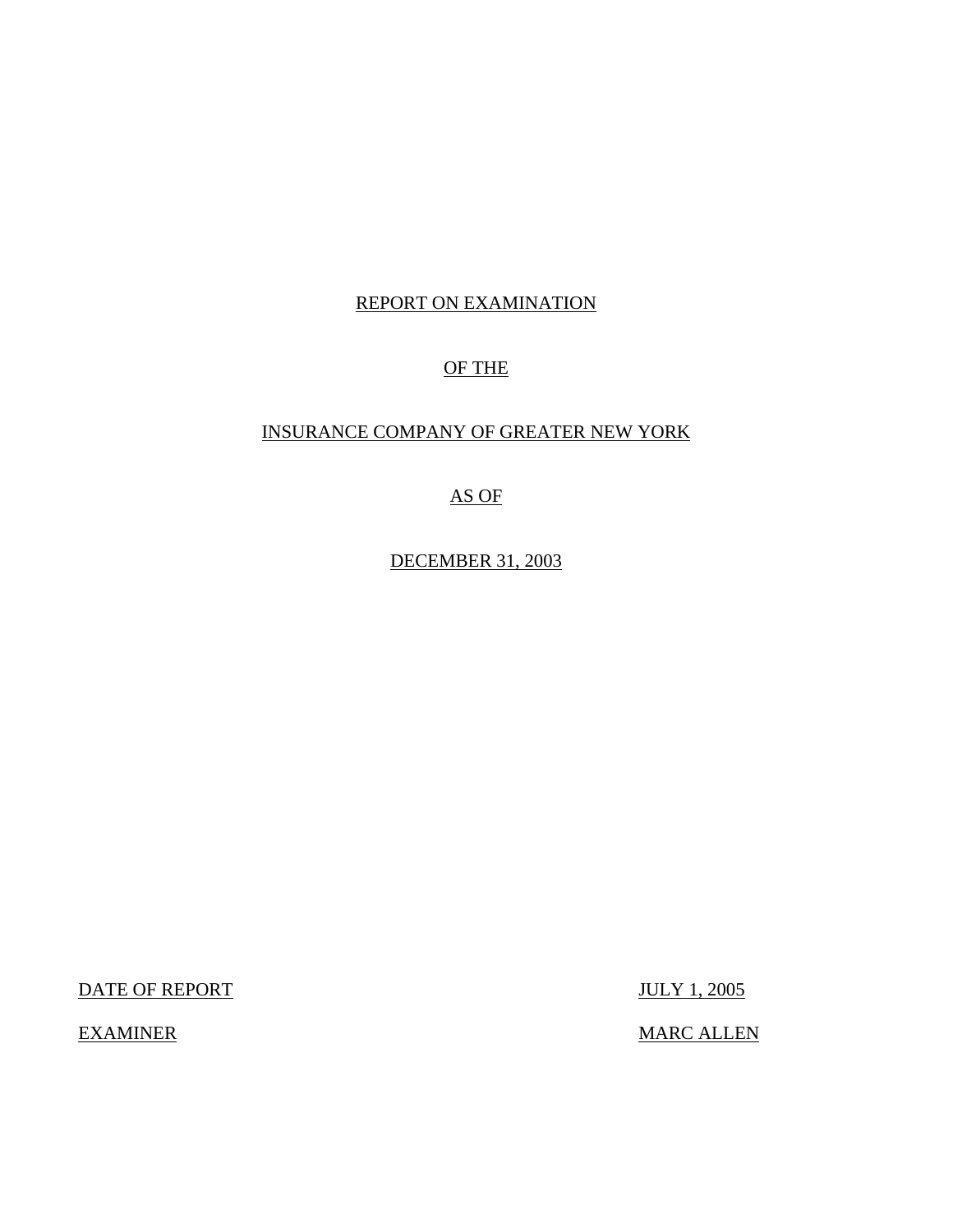## TABLE OF CONTENTS

## ITEM NO. PAGE NO.

| 1  | Scope of examination                                                                                                                                                                          | $\overline{2}$                     |
|----|-----------------------------------------------------------------------------------------------------------------------------------------------------------------------------------------------|------------------------------------|
| 2. | <b>Description of Company</b>                                                                                                                                                                 | 3                                  |
|    | A. Management<br>B. Territory and plan of operation<br>C. Reinsurance<br>D. Holding company system<br>E. Abandoned Property Law<br>F. Significant operating ratios<br>G. Accounts and records | 3<br>5<br>7<br>9<br>10<br>11<br>11 |
| 3. | <b>Financial statements</b>                                                                                                                                                                   | 15                                 |
|    | A. Balance sheet<br>B. Underwriting and investment exhibit                                                                                                                                    | 15<br>17                           |
| 4. | Losses and loss adjustment expenses                                                                                                                                                           | 19                                 |
| 5. | Market conduct activities                                                                                                                                                                     | 19                                 |
| 6. | Compliance with prior report on examination                                                                                                                                                   | 21                                 |
| 7. | Summary of comments and recommendations                                                                                                                                                       | 22                                 |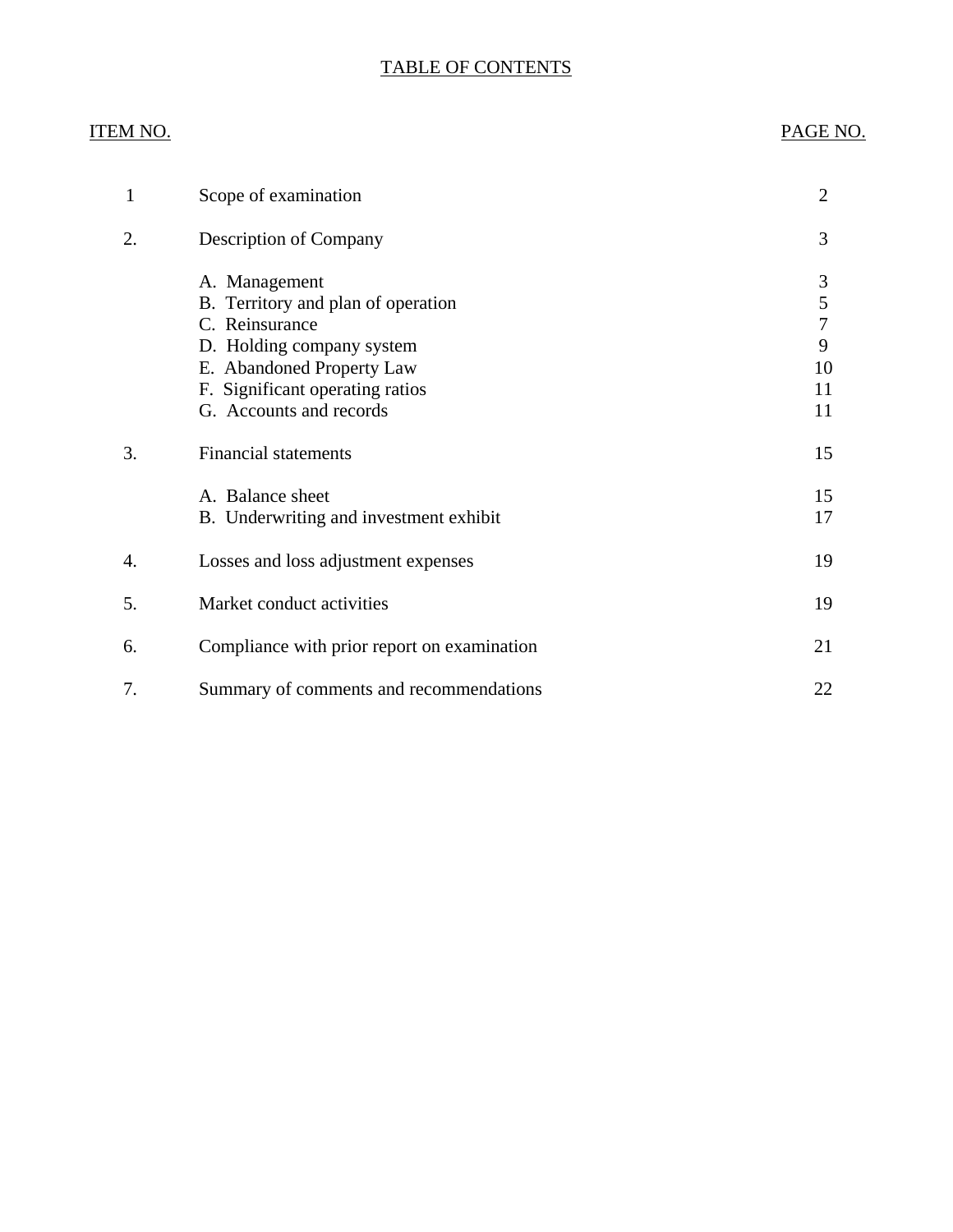

STATE OF NEW YORK INSURANCE DEPARTMENT 25 BEAVER STREET NEW YORK, NEW YORK 10004

July 1, 2005

Honorable Howard Mills Superintendent of Insurance Albany, New York 12257

Sir:

Pursuant to the requirements of the New York Insurance Law, and in compliance with the instructions contained in Appointment Number 22253 dated September 10, 2004 attached hereto, I have made an examination into the condition and affairs of Insurance Company of Greater New York as of December 31, 2003, and submit the following report thereon.

Wherever the designations "the Company" or "INSCO" appear herein without qualification, they should be understood to indicate the Insurance Company of Greater New York.

Whenever the term "Group" appears in this report, it should be understood to mean the Greater New York Mutual Insurance Company and its two wholly-owned insurance subsidiaries, the Insurance Company of Greater New York and Strathmore Insurance Company.

Whenever the term "Department" appears in this report, it should be understood to mean the New York State Insurance Department.

The examination was conducted at the Company's home office located at 200 Madison Avenue, New York, NY 10016.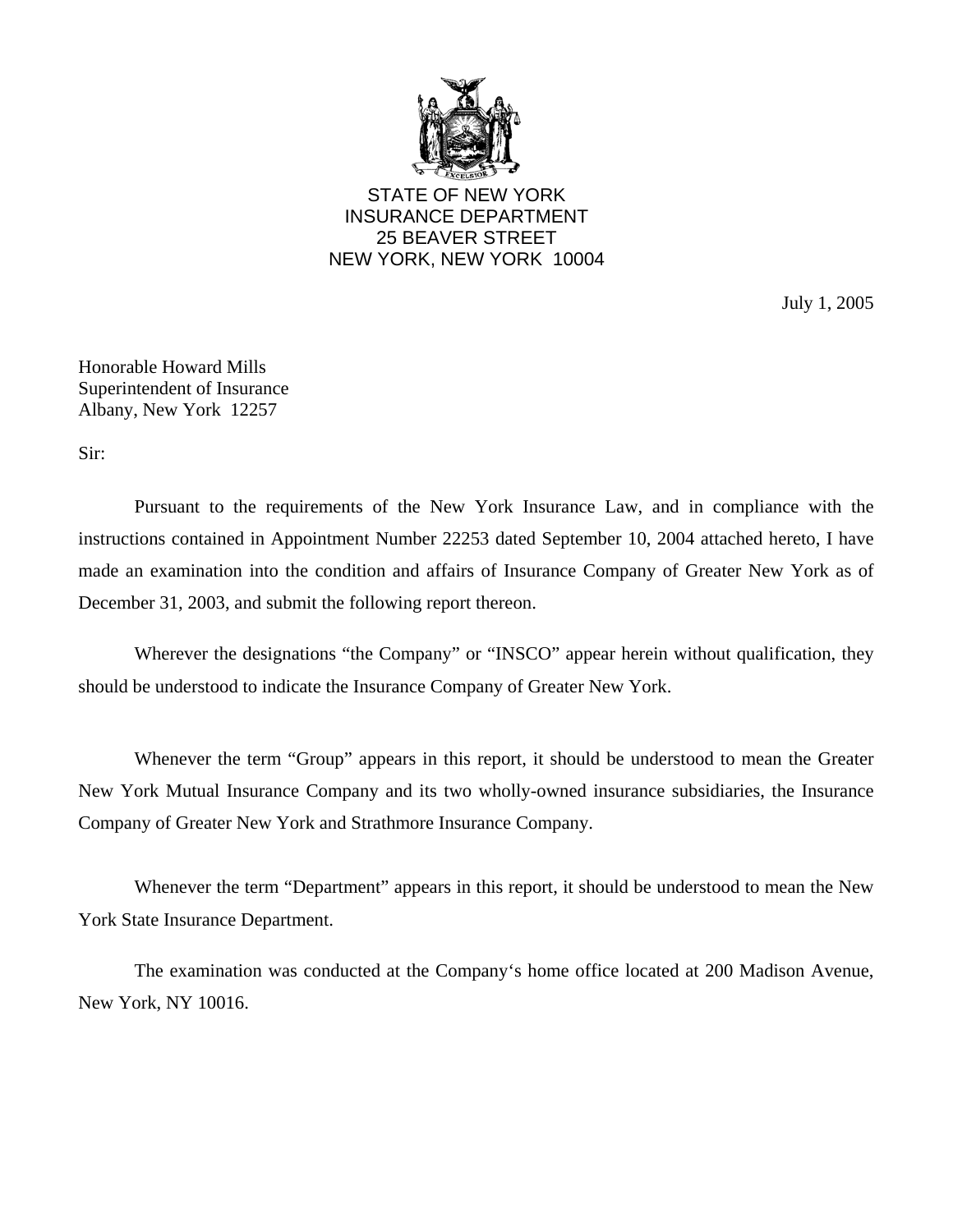#### **1. SCOPE OF EXAMINATION**

<span id="page-3-0"></span>The previous examination was conducted as of December 31, 1999. This examination covered the four year period from January 1, 2000 through December 31, 2003. Transactions occurring subsequent to this period were reviewed where deemed appropriate by the examiner.

The examination comprised a complete verification of assets and liabilities as of December 31, 2003. The examination included a review of income, disbursements and company records deemed necessary to accomplish such analysis or verification and utilized, to the extent considered appropriate, work performed by the Company's independent public accountants. A review or audit was also made of the following items as called for in the Examiners Handbook of the National Association of Insurance Commissioners ("NAIC"):

> History of Company Management and control Corporate records Fidelity bond and other insurance Territory and plan of operation Market conduct activities Growth of Company Business in force by states Loss experience Reinsurance Accounts and records Financial statements

A review was also made to ascertain what action was taken by the Company with regard to comments and recommendations contained in the prior report on examination.

This report on examination is confined to financial statements and comments on those matters, which involve departures from laws, regulations or rules, or which are deemed to require explanation or description.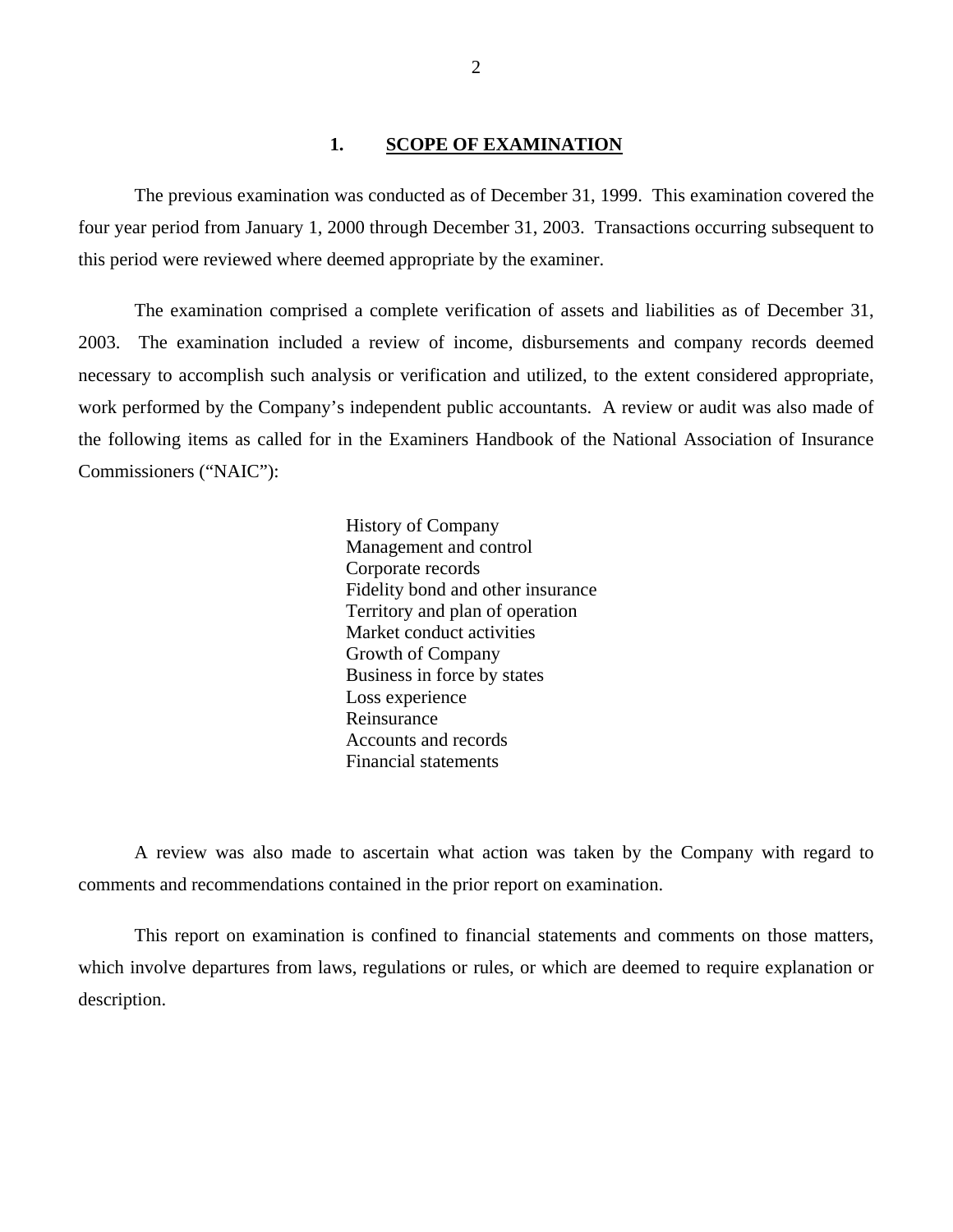#### **2. DESCRIPTION OF COMPANY**

<span id="page-4-0"></span>The Company is a wholly-owned subsidiary of the Greater New York Mutual Insurance Company, and was formed in September 1967. Since January 1968, both companies have pooled premiums, losses, and expenses under a reinsurance pooling agreement discussed under the caption, "Intercompany Pooling Agreement" (see item 2C of this report)

Capital paid in is \$5,000,000, consisting of 50,000 shares of \$100 par value per share common stock. The Company reports no gross paid in and contributed surplus. These amounts are unchanged from the prior examination date.

#### A. Management

The Company's charter and by-laws provide that its business affairs are to be managed and controlled by a board of directors consisting of at least fifteen directors.

At December 31, 2003, the board of directors was composed of fourteen members as follows:

| Name and Residence                               | <b>Principal Business Affiliation</b>                                                              |
|--------------------------------------------------|----------------------------------------------------------------------------------------------------|
| Max Freund                                       | Retired Partner,                                                                                   |
| New York, NY                                     | Rosenman & Colin                                                                                   |
| Warren William Heck<br>New York, NY              | Chairman of the Board and<br>Chief Executive Officer,<br>Greater New York Mutual Insurance Company |
| Carol Trencher Ivanick<br>New York, NY           | Partner,<br>Dewey, Ballantine LLP                                                                  |
| <b>Charles Frederick Jacey</b><br>Belle Mead, NJ | Retired                                                                                            |
| Robert Peter Lewis<br>New York, NY               | Retired                                                                                            |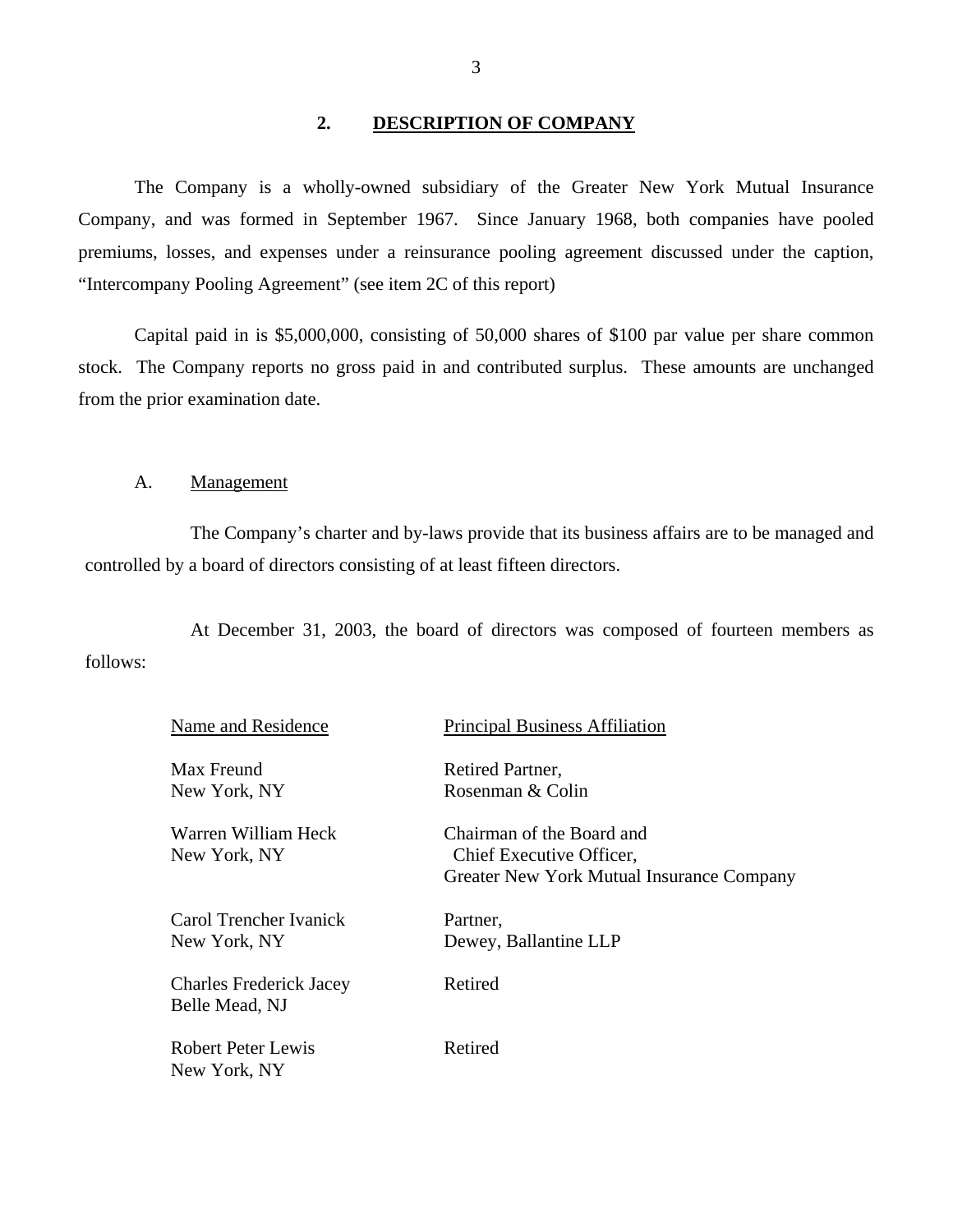| Name and Residence                   | <b>Principal Business Affiliation</b>     |
|--------------------------------------|-------------------------------------------|
| Lance Malcolm Liebman                | Dean and Professor,                       |
| New York, NY                         | Columbia Law School                       |
| <b>Jeffrey Stuart Maurer</b>         | President,                                |
| Kings Point, NY                      | <b>United States Trust Company</b>        |
| Henry George Miller                  | Partner,                                  |
| Scarsdale, NY                        | Clark, Gagliardi & Miller                 |
| Henry George Miller                  | Partner,                                  |
| Scarsdale, NY                        | Clark, Gagliardi & Miller                 |
| <b>Arthur William Murphy</b>         | Professor,                                |
| New York, NY                         | Columbia Law School                       |
| Robert Frances O'Leary<br>Naples, FL | Retired                                   |
| <b>James David Rosenthal</b>         | Vice President,                           |
| New York, NY                         | Douglas Elliman                           |
| Paul Segal                           | Architect,                                |
| New York, NY                         | Paul Segal and Associates                 |
| Max Solomon<br>New York, NY          | Retired                                   |
| Dominick Vicari                      | President,                                |
| Seaford, NY                          | Greater New York Mutual Insurance Company |

A review of the meetings of the board of directors held during the four-year examination period indicated that all meetings were well attended.

The examiner noted that the Company has failed to maintain the fifteen board members required by its charter and by-laws. The Company has had only fourteen board members since May, 2002.

It is recommended that the Company maintain fifteen board members as required by its charter and by-laws or amend the charter and by-laws.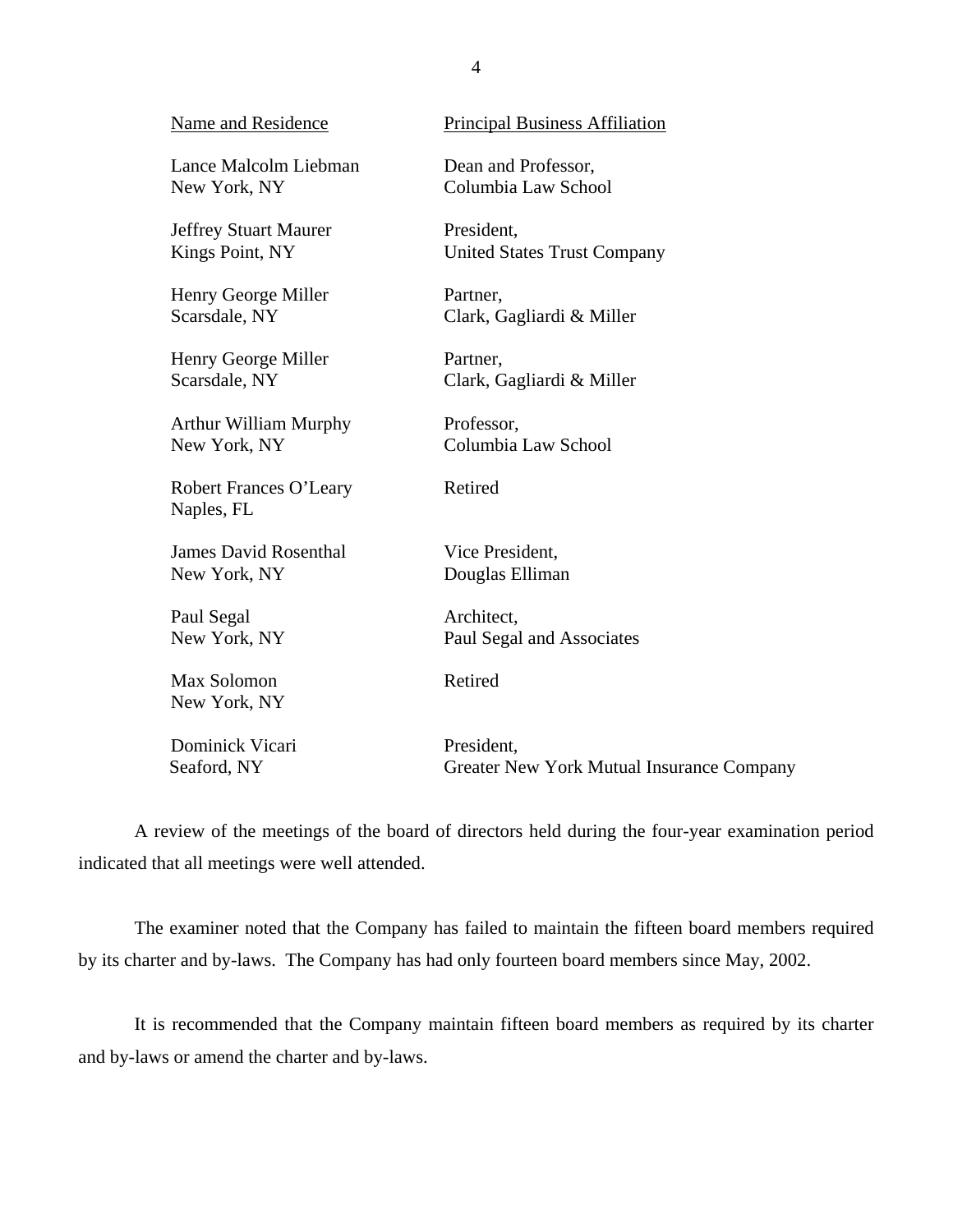It was noted that the board of directors during their regular meeting held on March 31, 2001 approved an increase in the number of directors constituting a quorum from eight to nine. However, the by-laws still only define a quorum as the presence of eight directors.

It is recommended that the Company amend its by-laws to indicate that nine directors are required to constitute a quorum in order to reflect the intent of the Company.

The following were the principal officers of the Company as of December 31, 2003:

Name Title

Warren William Heck Dominick Vicari John B. Minner

Chairman and Chief Executive Officer President Senior Vice President andTreasurer

#### B. Territory and Plan of Operation

As of December 31, 2003, the Company was licensed to write business in Connecticut, Delaware, Maryland, Massachusetts, New Jersey, New York, and Pennsylvania.

As of the examination date, the Company was authorized to transact the kinds of insurance as defined in the following numbered paragraphs of Section 1113(a) of the New York Insurance Law:

| <u>Paragraph</u> | Line of Business                               |
|------------------|------------------------------------------------|
| 3(i)             | Accident & health                              |
| 3(ii)            | Non-cancellable disability                     |
| 4                | Fire                                           |
| 5                | Miscellaneous property damage                  |
| 6                | Water damage                                   |
| 7                | Burglary and theft                             |
| 8                | <b>Glass</b>                                   |
| 9                | Boiler and machinery                           |
| 10               | Elevator                                       |
| 12               | Collision                                      |
| 13               | Personal injury liability                      |
| 14               | Property damage liability                      |
| 15               | Workers' compensation and employers' liability |
| 16               | Fidelity and surety                            |
| 17               | Credit                                         |
| 19               | Motor vehicle and aircraft physical damage     |
| 20               | Marine and inland marine                       |
| 21               | Marine protection and indemnity                |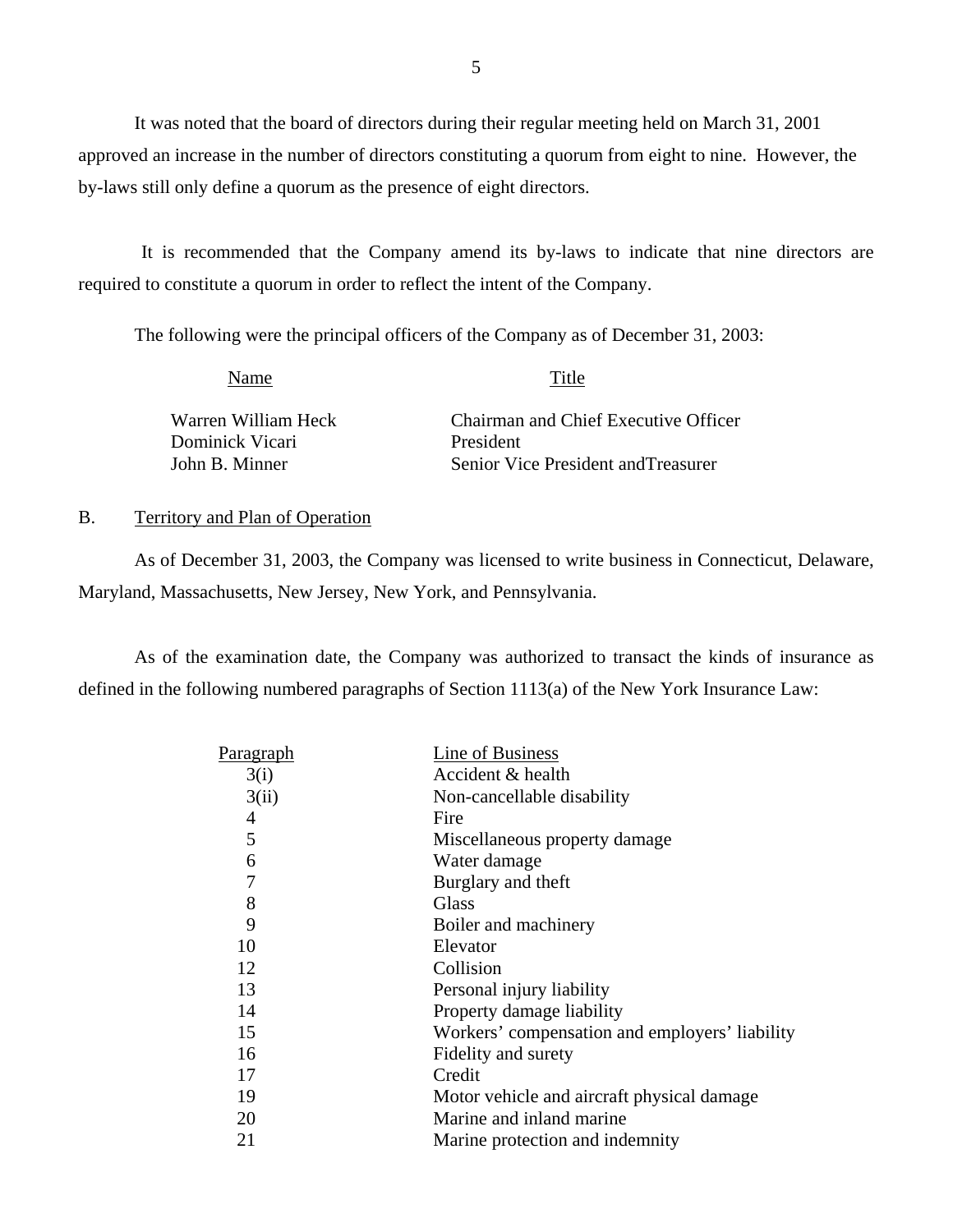The Company is also empowered to transact workers' compensation business as may be incident to coverages contemplated under paragraphs 20 and 21 of Section 1113(a) of the New York Insurance Law, including insurances described in the Longshoremen's and Harbor Workers' Compensation Act (Public Law 803,  $69^{th}$  Congress, as amended; USC Section 901 et seq. as amended).

Pursuant to Section 6302 of the New York Insurance Law, the Company is licensed to write special risks in the "Free Trade Zone".

Based on the lines of business for which the Company is licensed and pursuant to the requirements of Articles 13, 41 and 63 of the New York Insurance Law, the Company is required to maintain a minimum surplus to policyholders in the amount of \$4,300,000.

The following schedule shows the direct premiums written by the Company both in total and in New York for the period under examination:

|               |                   |                       | Percentage of New York        |
|---------------|-------------------|-----------------------|-------------------------------|
| Calendar Year | New York Premiums | <b>Total Premiums</b> | <b>Total Premiums Written</b> |
| 2000          | \$19,576,622      | \$39,050,022          | 50.13%                        |
| 2001          | \$20,850,663      | \$46,426,635          | 44.91%                        |
| 2002          | \$32,796,600      | \$57,253,179          | 57.28%                        |
| 2003          | \$49,675,764      | \$76,247,136          | 65.15%                        |

The majority (more than 98%) of the Company's business is written in New York, New Jersey, Connecticut, Massachusetts, and Pennsylvania. Most of the business originates through independent agents and brokers. The Company maintains branch offices in Glastonbury, Connecticut, East Brunswick, New Jersey, and Quincy, Massachusetts. Each office handles both underwriting and claims functions for its specific territory. Commercial multiple peril is the Company's dominant line of business, followed by workers' compensation.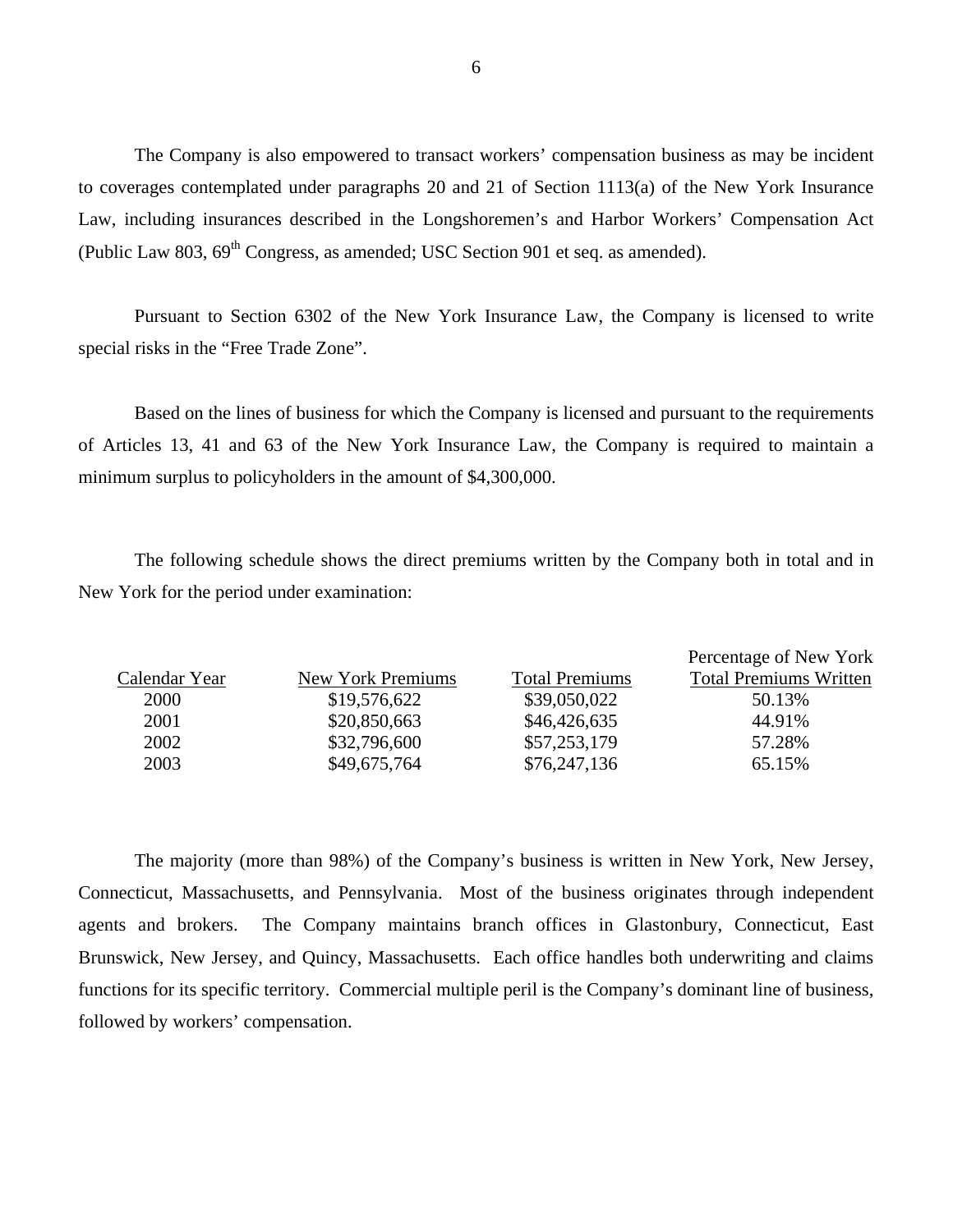#### <span id="page-8-0"></span>C. Reinsurance

#### 1. Assumed

The Company is primarily a direct writer. The major portion of its assumed reinsurance represents business obtained through a pooling agreement with its parent, Greater New York Mutual Insurance Company.

#### 2. Pooling Agreement with Parent and Affiliate

The Company, its parent (GNY) and its affiliate (Strathmore) operate under an inter-company pooling agreement, which has been in place since January, 1968. The pooling agreement originally included only GNY and the Company as participants; Strathmore was added effective January 1, 2000. As of the examination date, the pooling participation percentages are 85% GNY, 10% INSCO, and 5% Strathmore.

Article 2 of the pooling agreement states the following with respect to the GNY (referred to in the agreement as "Mutual") and the Company (referred to in the agreement as "Stock"):

"[the Company] agrees to cede to [GNY] and [GNY] agrees to assume from [the Company] one hundred percent (100%) of the **net policy liability** of [the Company] assumed by [the Company] on or after 12:01 A.M. January 1, 1968 during the continuation of this agreement." (Emphasis added)

This article was amended effective January 1, 2000 to add Strathmore as a party to the agreement.

The examination review of the group's annual statement reporting indicated that the Company and Strathmore cede 100% of their gross writings to GNY, rather than their net writings as indicated in the pooling agreement. GNY then cedes to the Company and Strathmore their respective pooling percentages of losses and expenses net of external reinsurance.

It is recommended that the Company either amend the pooling agreement to reflect the fact that the Company and Strathmore cede their writings on a gross basis rather than net or adjust the annual statement presentation to reflect the cessions on a net basis, pursuant to the current terms of the pooling agreement.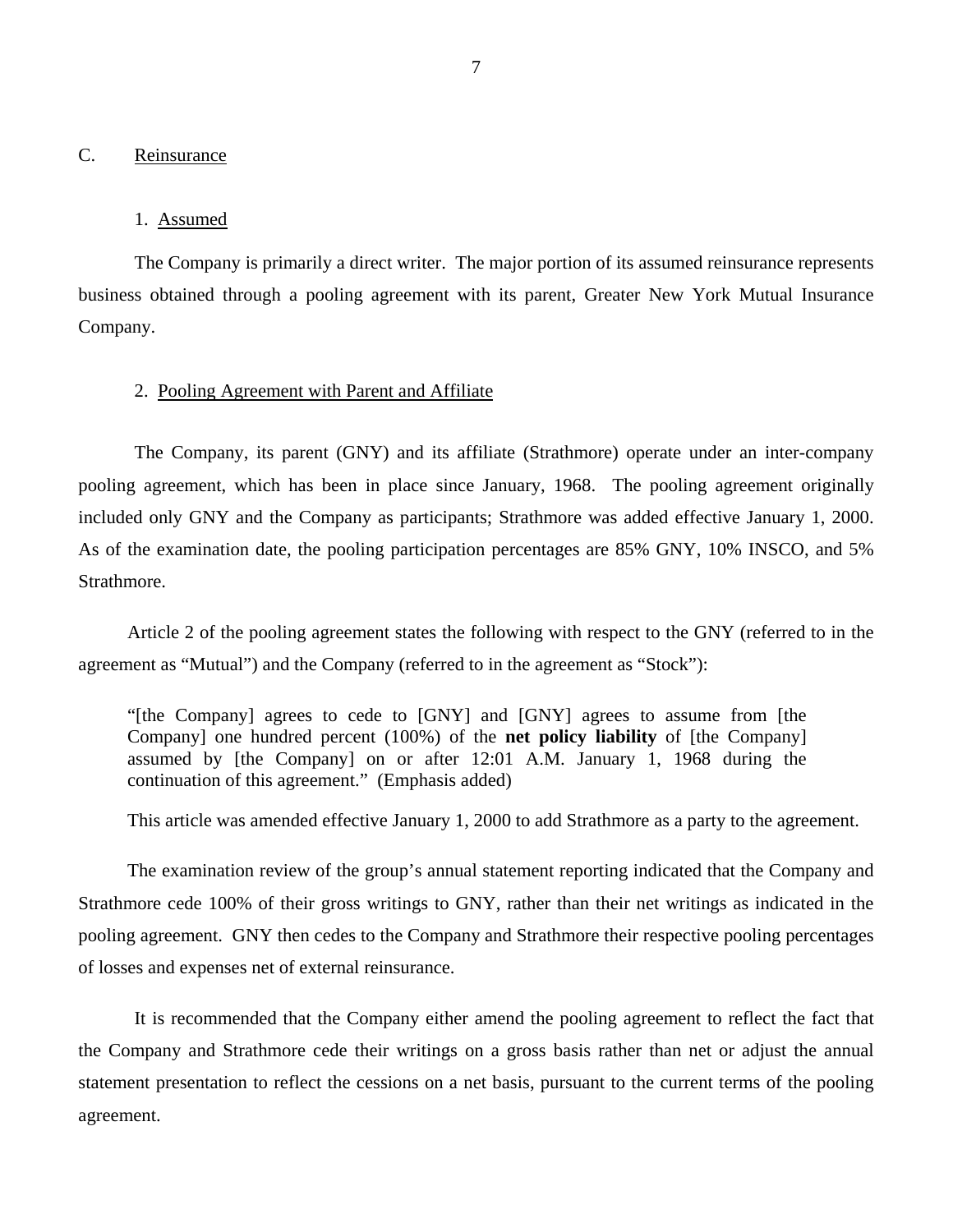Pursuant to the terms of the pooling agreement, each company is required to report its respective participating share of the underwriting assets and related liabilities of the pooled business. On December 31, 2001, Article 4a of the pooling agreement was amended for the purpose of adding Strathmore to the agreement and simplifying the accounting by having GNY maintain the entire provision for reinsurance liability on its balance sheet. The amendment to Article 4a reads as follows:

"…It is further agreed that five percent (5%) of all underwriting assets and related liabilities of [GNY] and [the Company] arising after  $12:01AM$  on the 1<sup>st</sup> day of January 2000, shall be apportioned to Strathmore, except that any penalty imposed for unauthorized reinsurance shall be assumed 100% by [GNY].**"** 

It is noted that the amendment, as written, provides that GNY will assume the penalty imposed for unauthorized reinsurance only for Strathmore, and not the Company. In practice, GNY is reporting 100% of the provision for reinsurance for both subsidiaries. Furthermore, the "penalty imposed for unauthorized reinsurance" is only one component of the provision for reinsurance liability; in practice, GNY is reporting 100% of the entire provision for reinsurance liability.

It is recommended that the Company amend the pooling agreement as follows:

- 1. The term "penalty imposed for unauthorized reinsurance" should be amended to read "provision for reinsurance" to reflect the actual practice and original intent of the amendment; and
- 2. Article 4a should be amended to indicate that the Company will assume 100% of the provision for reinsurance for both INSCO and Strathmore, to reflect the actual practice and original intent of the amendment.

#### 3. Ceded Reinsurance Program

The Company cedes 100 percent of its gross writings to its parent, Greater New York Mutual Insurance Company, per the terms of the Group's pooling agreement (per section C-2). GNY in turn retrocedes 10 percent of its net premiums, losses, and expenses to the Company per the terms of the pooling agreement.

The Company is a named participant in all of GNY's external ceded reinsurance agreements. At December 31, 2003, GNY had the following external reinsurance program in place: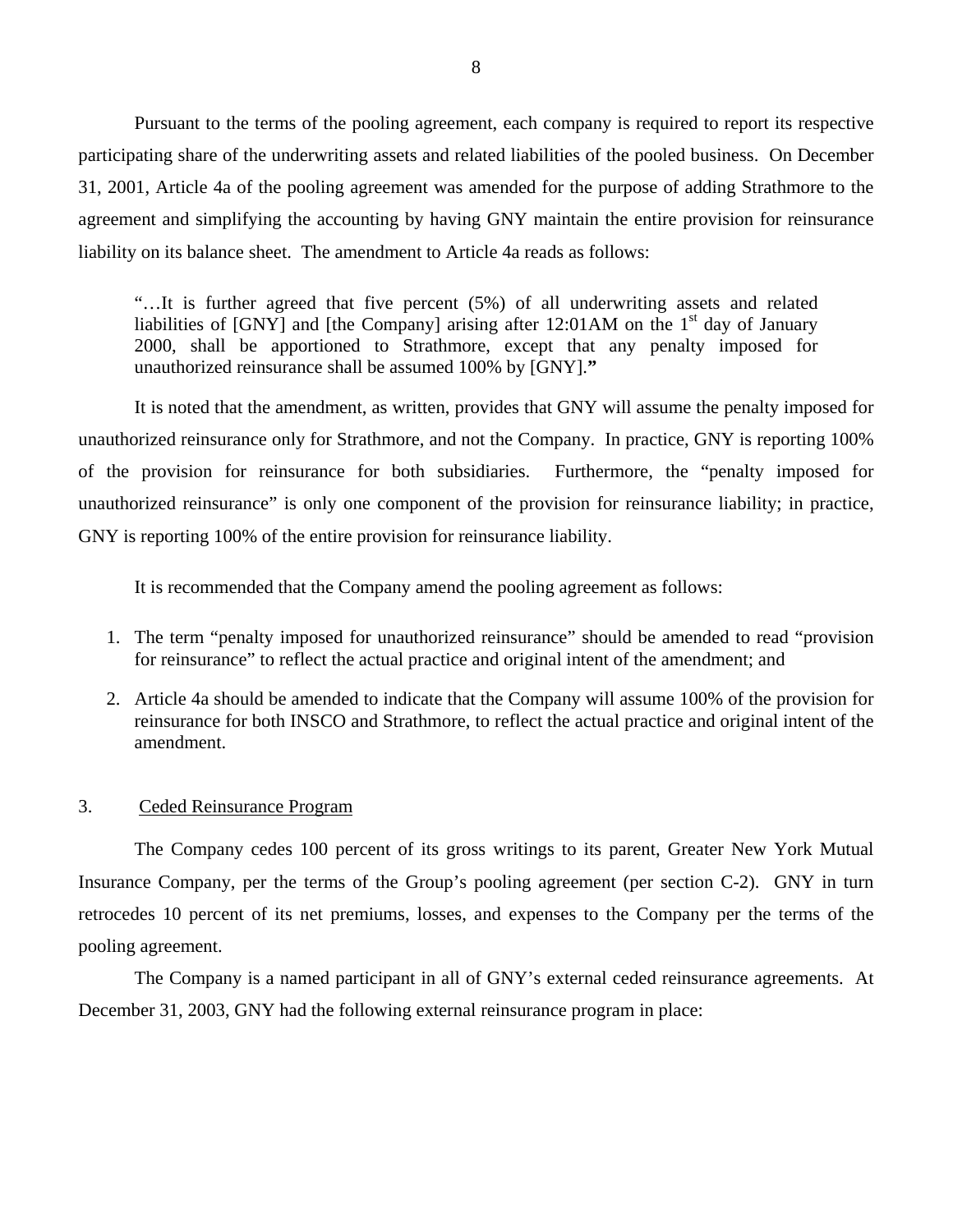<span id="page-10-0"></span>

| <b>Type of Treaty</b>                                                                                                                                                                   | Cession                                                                                       |
|-----------------------------------------------------------------------------------------------------------------------------------------------------------------------------------------|-----------------------------------------------------------------------------------------------|
| Property Excess of Loss-five layers<br>Layer 1-100% authorized<br>Layer 2-56.50% authorized<br>Layer 3-42.80% authorized<br>Layer 4-100% authorized<br>Layer 5-39.25% authorized        | \$49,800,000 excess of \$200,000 per risk.                                                    |
| Property Catastrophe Excess of Loss-five layers<br>Layer 1-35% authorized<br>Layer 2-36% authorized<br>Layer 3-40% authorized<br>Layer 4-42.95% authorized<br>Layer 5-100% unauthorized | \$53,500,000 excess of \$1,500,000 per occurrence.                                            |
| Casualty Excess of Loss-six layers<br>All layers 100% authorized                                                                                                                        | \$49,700,000 excess of \$300,000 per occurrence.                                              |
| <b>Terrorism Excess of Loss</b><br>92% authorized                                                                                                                                       | \$15,000,000 excess of \$5,000,000 per occurrence.                                            |
| Fidelity and Surety Quota Share<br>100% authorized                                                                                                                                      | 80% per policy up to \$1,000,000.                                                             |
| Umbrella Liability-Quota Share<br>100% authorized                                                                                                                                       | 95% per policy for the first \$1,000,000<br>100% cession 14,000,000 excess of<br>\$1,000,000. |
| Boiler and Machinery Quota Share<br>100% authorized                                                                                                                                     | 100% cession                                                                                  |

9

## D. Holding Company System

The Company is 100% owned by the Greater New York Mutual Insurance Company as of December 31, 2003.

The following is a chart of the holding company system at December 31, 2003: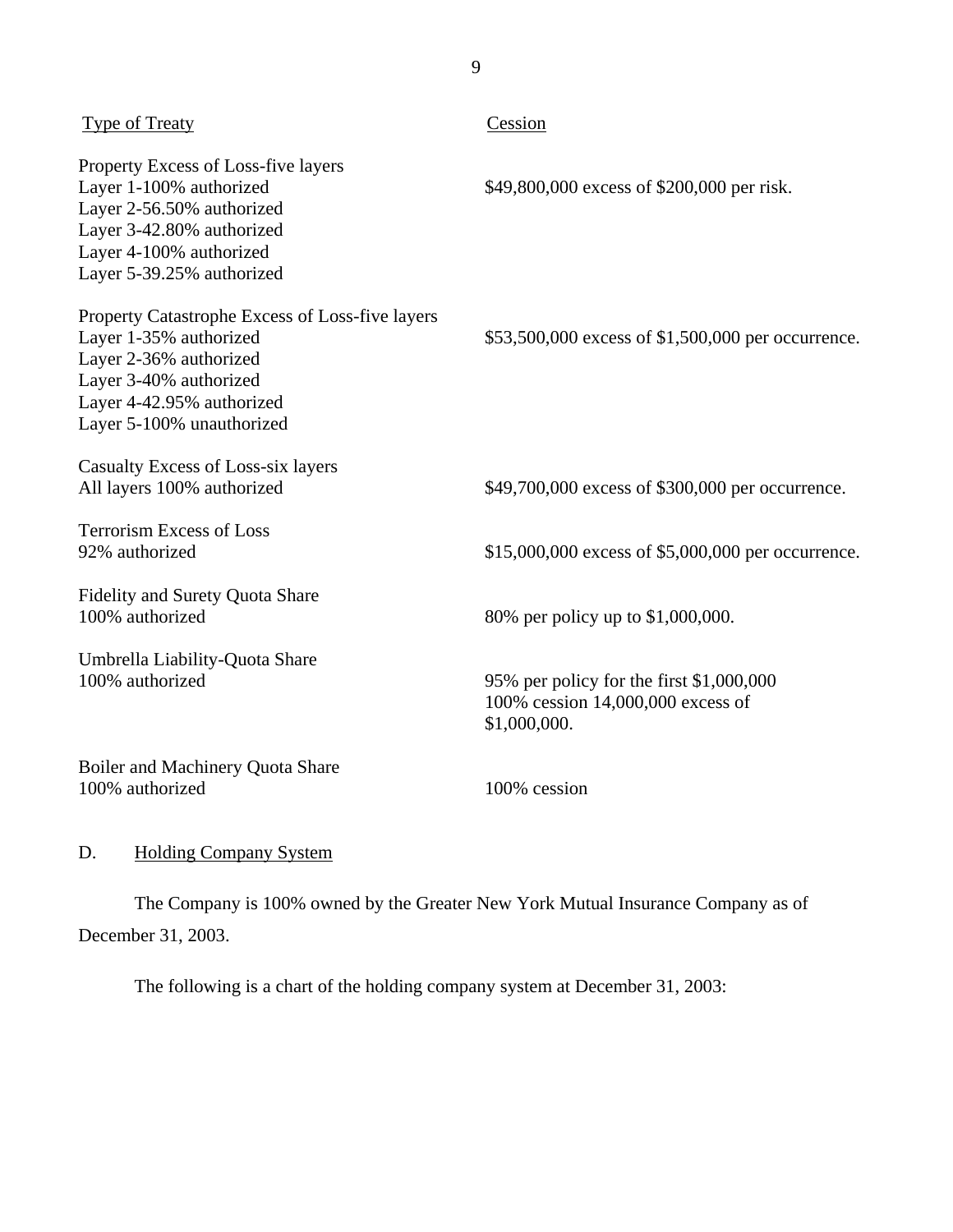<span id="page-11-0"></span>

At December 31, 2003 the Company was a party to:

- 1. A pooling agreement with its parent and affiliates (see section 2C) which has been approved by the Department.
- 2. A tax allocation agreement with its parent and affiliates. The agreement is in accordance with Circular Letter No. 33 (1979).

#### E. Abandoned Property Law

Section 1316 of the New York Abandoned Property Law provides that amounts payable to a resident of this state from a policy of insurance, if unclaimed for three years, shall be deemed to be abandoned property. Such abandoned property shall be reported to the comptroller on or before the first day of April each year. Such filing is required of all insurers regardless of whether or not they have any abandoned property to report.

The Company's abandoned property reports for the period of this examination were all filed on a timely basis pursuant to the provisions of Section 1316 of the New York Abandoned Property Law.

A review of the Company's abandoned property procedures revealed that the Company does not have procedures in place for monitoring outstanding checks that may be escheatable. It is recommended that the Company develop formal procedures for monitoring outstanding checks that may be escheatable. Subsequent to the examination date, but prior to the completion of the field work, the Company complied with this recommendation.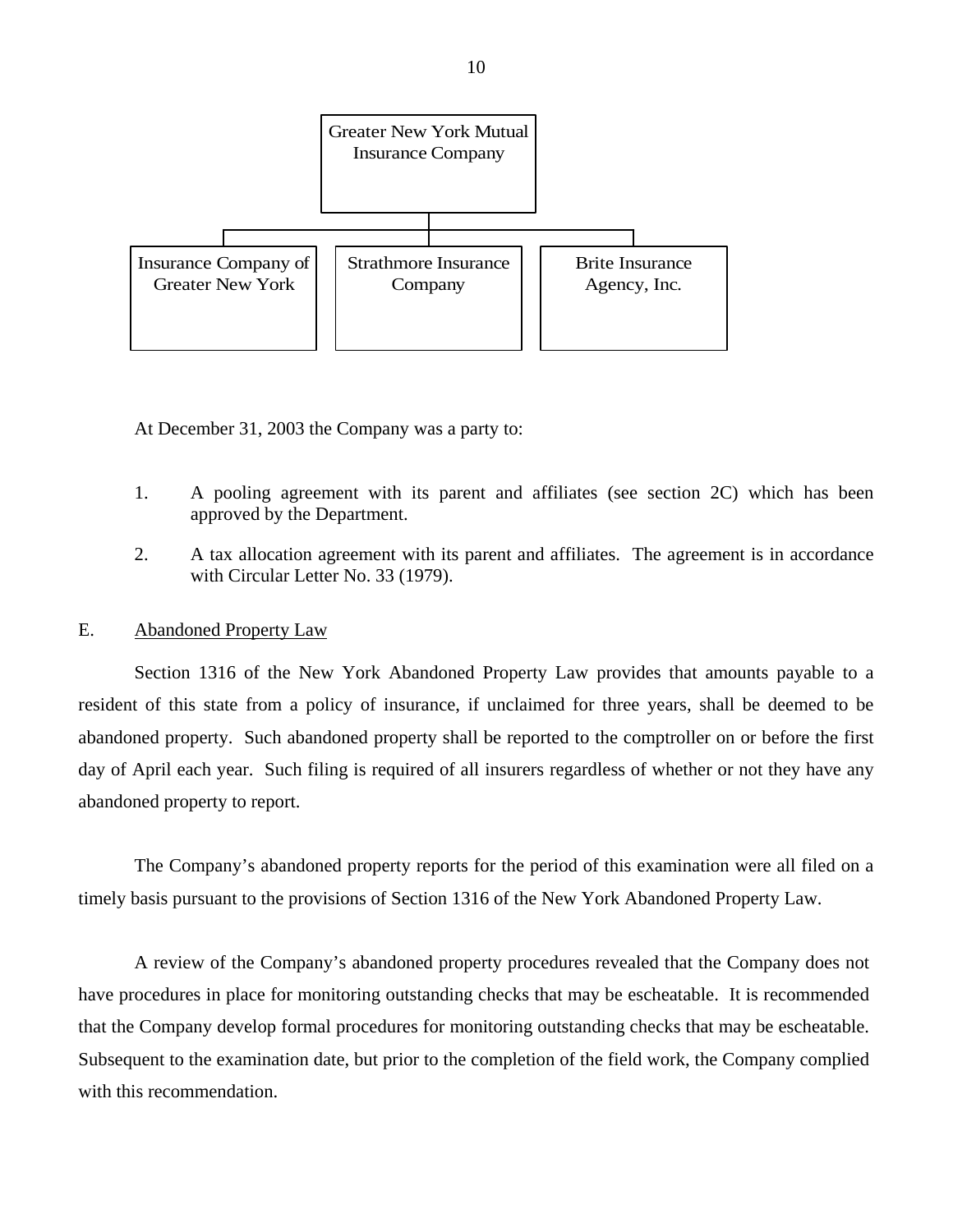#### F. Significant Operating Ratios

The following ratios have been computed as of December 31, 2003, based upon the results of this examination:

| Net premiums written to surplus as regards policyholders                               | 71.8% |
|----------------------------------------------------------------------------------------|-------|
| Liabilities to liquid assets (cash and invested assets less investments in affiliates) | 63.4% |
| Premiums in course of collection to surplus as regards policyholders                   | 11.9% |

All of the above ratios fall within the benchmark ranges set forth in the Insurance Regulatory Information System of the National Association of Insurance Commissioners.

The underwriting ratios presented below are on an earned/incurred basis and encompass the four year period covered by this examination:

|                                              | Amounts      | Ratios  |
|----------------------------------------------|--------------|---------|
| Losses and loss adjustment expenses incurred | \$41,889,540 | 77.78%  |
| Other underwriting expenses incurred         | 18,440,103   | 34.24   |
| Net underwriting loss                        | (6,470,543)  | (12.01) |
| Premiums earned                              | \$53,859,100 | 100.00% |

#### G. Accounts and Records

#### (i). Agents' Balances or Uncollected Premiums

The Company tracks its premiums written and premiums receivable through the WINS system. The majority of the Company's premiums receivable is due from agents. A review of the programming for the WINS system indicated that there was no programming in place to disallow future installment premiums due when a previous installment is over 90 days past due.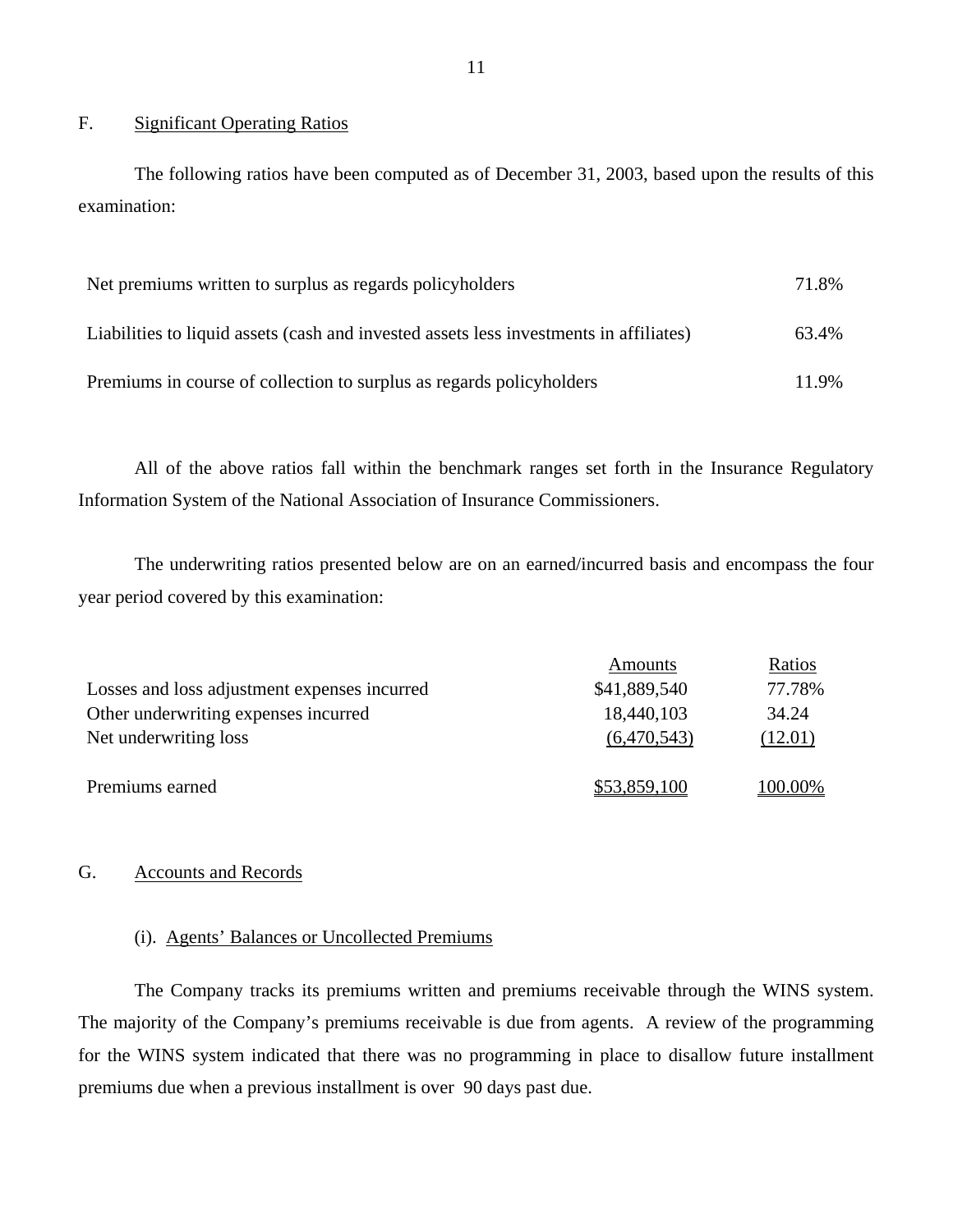Part 110.1 of Department Regulation 13-A states in part:

"…If any installment of any premium…, has been due and unpaid for more than 90 days at the date of determination, no unpaid installment of such premium shall be allowed as an admitted asset…"

Due to immateriality of the amount involved, no additional premiums receivable have been nonadmitted by this examination. However, it is recommended that the Company comply with Part 110.1 of Department Regulation 13-A in the future. The Company subsequently complied with this recommendation.

### 2. Custodian Agreement

Management answered affirmatively to the following General Interrogatory:

"Excluding items in Schedule E, real estate, mortgage loans and investments held physically in the reporting entity's offices, vaults or safety deposit boxes, were all stocks, bonds and other securities, owned throughout the current year held pursuant to a custodial agreement with a qualified bank or trust company in accordance with Part 1-General, Section IV.H-Custodial or Safekeeping Agreements of the NAIC Financial Condition Examiners Handbook".

However, examination review indicated that the Company's custodial agreement did not contain all of the protective covenants set forth in Section IV.H of the NAIC Financial Condition Examiners Handbook. It is recommended that the Company amend its custodial agreement to incorporate the following provisions:

- The custodian is obligated to indemnify the insurance company for any insurance company's loss of securities in the custodian's custody, except that, unless domiciliary state law, regulation, or administrative action otherwise require a stricter standard (paragraph below sets forth an example of such a stricter standard), the bank or trust company shall not be so obligated to the extent that such loss was caused by other than the negligence or dishonesty of the custodian
- If domiciliary state law, regulation, or administrative action requires a stricter standard of liability for custodians of insurance company securities than that set forth in above paragraph, then such stricter standard shall apply. An example of a stricter standard that may be used is that the custodian is obligated to indemnify the insurance company for any loss of securities of the insurance company in the custodian's custody occasioned by the negligence or dishonesty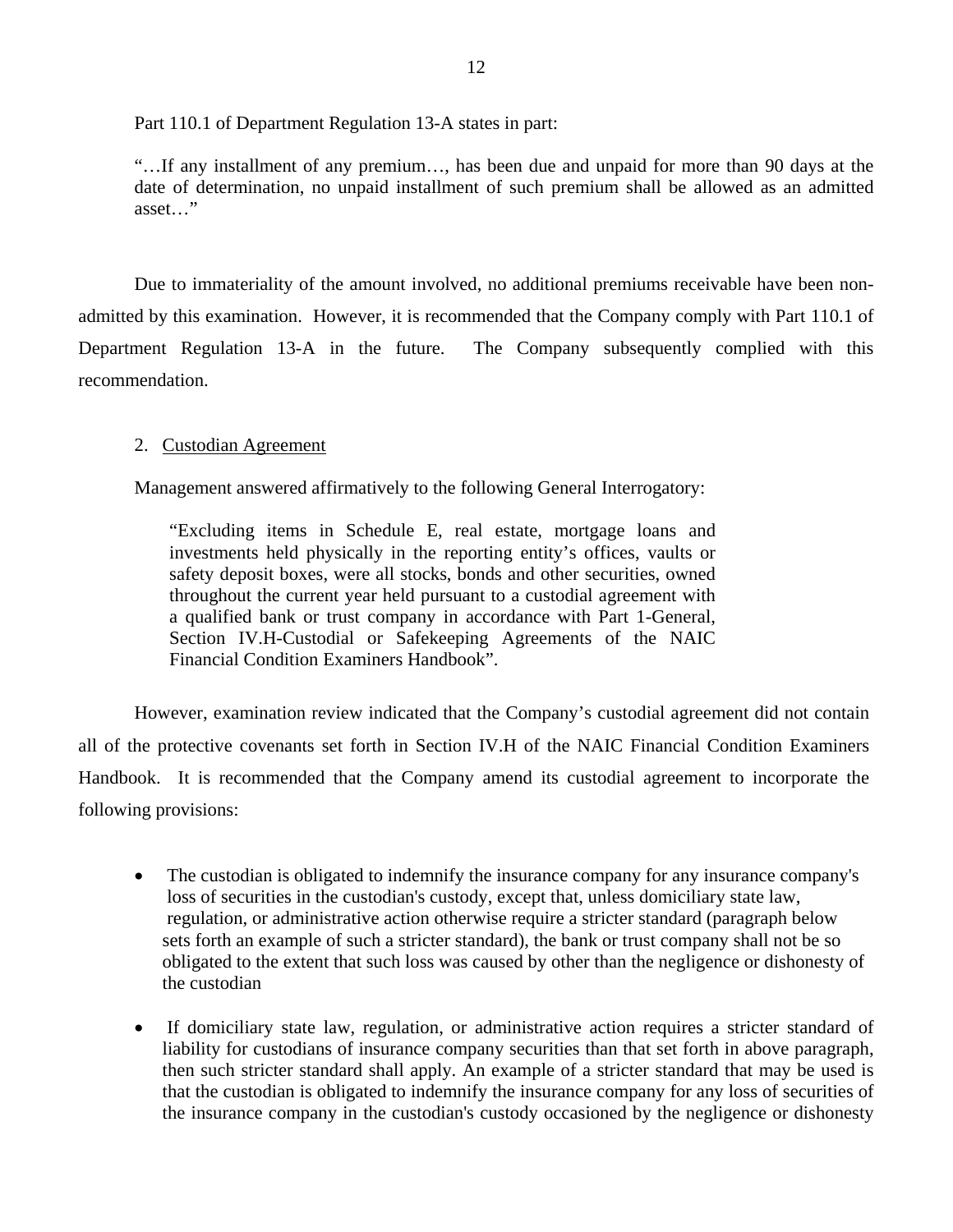of the custodian's officers or employees, or burglary, robbery, holdup, theft, or mysterious disappearance, including loss by damage or destruction.

- In the event of a loss of the securities for which the custodian is obligated to indemnify the insurance company, the securities shall be promptly replaced or the value of the securities and the value of any loss of rights or privileges resulting from said loss of securities shall be promptly replaced.
- The custodian shall not be liable for any failure to take any action required to be taken hereunder in the event and to the extent that the taking of such action is prevented or delayed by war (whether declared or not and including existing wars), revolution, insurrection, riot, civil commotion, act of God, accident, fire, explosions, stoppage of labor, strikes or other differences with employees, laws, regulations, orders or other acts of any governmental authority, or any other cause whatever beyond its reasonable control.
- In the event that the custodian gains entry in a clearing corporation through an agent, there should be a written agreement between the custodian and the agent that the agent shall be subjected to the same liability for loss of securities as the custodian. If the agent is governed by laws that differ from the regulation of the custodian, the Commissioner of Insurance of the state of domicile may accept a standard of liability applicable to the agent that is different from the standard liability.
- If the custodial agreement has been terminated or if 100% of the account assets in any one custody account have been withdrawn, the custodian shall provide written notification, within three business days of termination or withdrawal, to the insurer's domiciliary commissioner.
- During regular business hours, and upon reasonable notice, an officer or employee of the insurance company, an independent accountant selected by the insurance company and a representative of an appropriate regulatory body shall be entitled to examine, on the premises of the custodian, its records relating to securities, if the custodian is given written instructions to that effect from an authorized officer of the insurance company.
- The custodian and its agents, upon reasonable request, shall be required to send all reports which they receive from a clearing corporation or the Federal Reserve book-entry system which the clearing corporation or the Federal Reserve permits to be redistributed and reports prepared by the custodian's outside auditors, to the insurance company on their respective systems of internal control.
- The custodian shall provide, upon written request from a regulator or an authorized officer of the insurance company, the appropriate affidavits, with respect to the insurance company's securities held by the custodian.
- The custodian shall secure and maintain insurance protection in an adequate amount.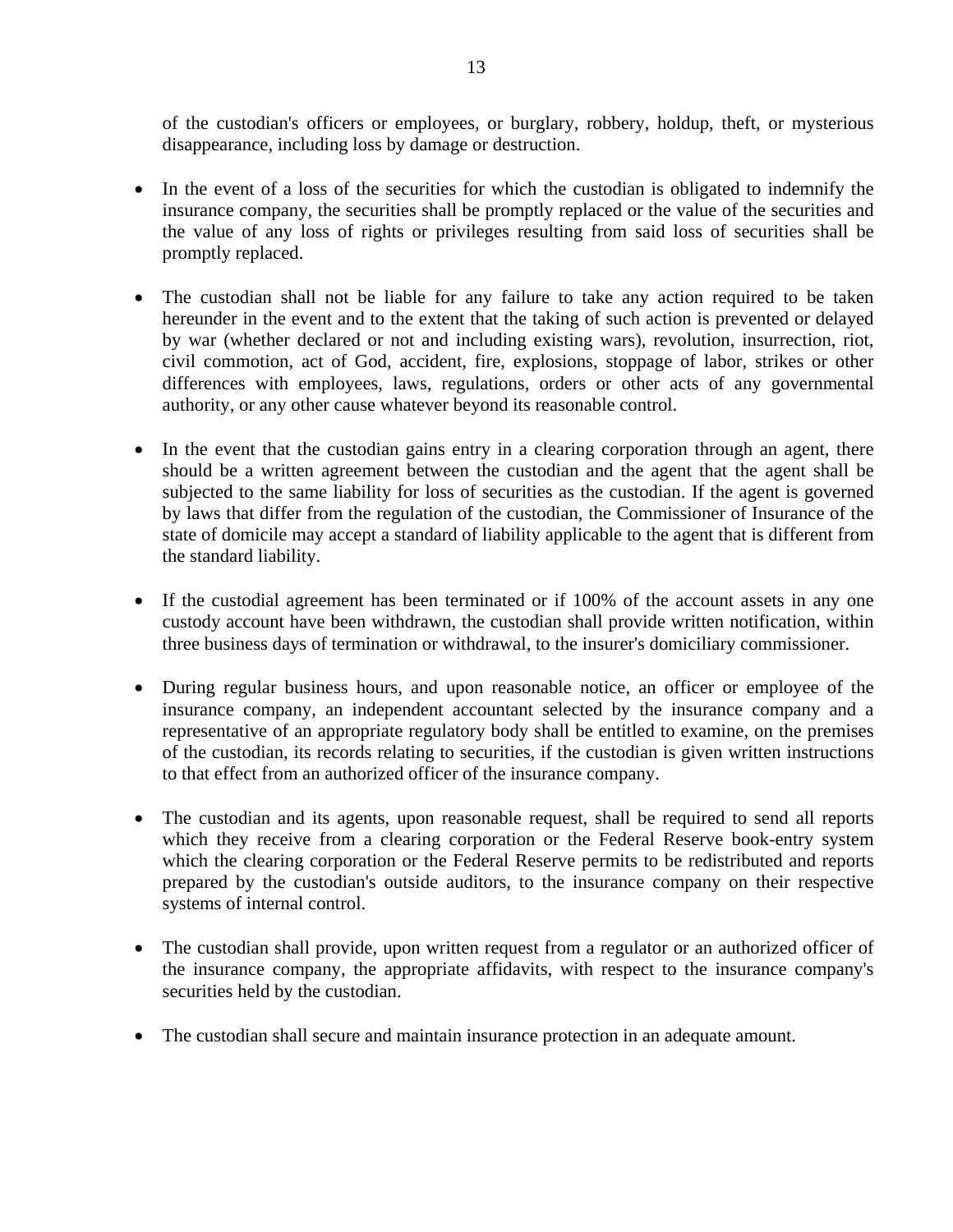#### 3. Certified Public Accountant ("CPA") Written Contract

The written contracts by which the Company engaged its CPA firm for the years 2000 through 2003 did not contain all of the provisions required by the New York State Department Regulation 118, Part 89.2 which states in part:

"Every insurer subject to this Part shall retain an independent Certified Public Accountant who agrees by written contract with such insurer to comply with the provisions of Section 307(b) of the Insurance Law, this part and the Code of ethics and professional standards adopted by the American Institute of Certified Public Accountants ("AICPA"). Such contract must specify:

a. on or before May 31, the CPA shall provide an audited financial statement and opinion for the prior calendar year and an evaluation of the insurer's accounting procedures and internal control systems as are necessary to the furnishing of the opinion;

b. any determination by the CPA that the insurer has materially misstated its financial condition as reported to the superintendent or that the insurer does not meet minimum capital and surplus requirements set forth in the Insurance Law shall be given by the CPA, in writing, to the Superintendent within 15 calendar days following such determination; and

c. the workpapers and any communications between the CPA and the insurer relating to the audit of the insurer shall be made available for review by the superintendent at the offices of the insurer, at the Insurance Department or at any other reasonable place designated by the superintendent. The CPA must retain for review such workpapers and communications for a period of not less than five years".

It is recommended that the Company include in all future contracts written to engage CPA firms the provisions required by Department Regulation 118. The Company subsequently amended it 2003 engagement letter to include the required provisions.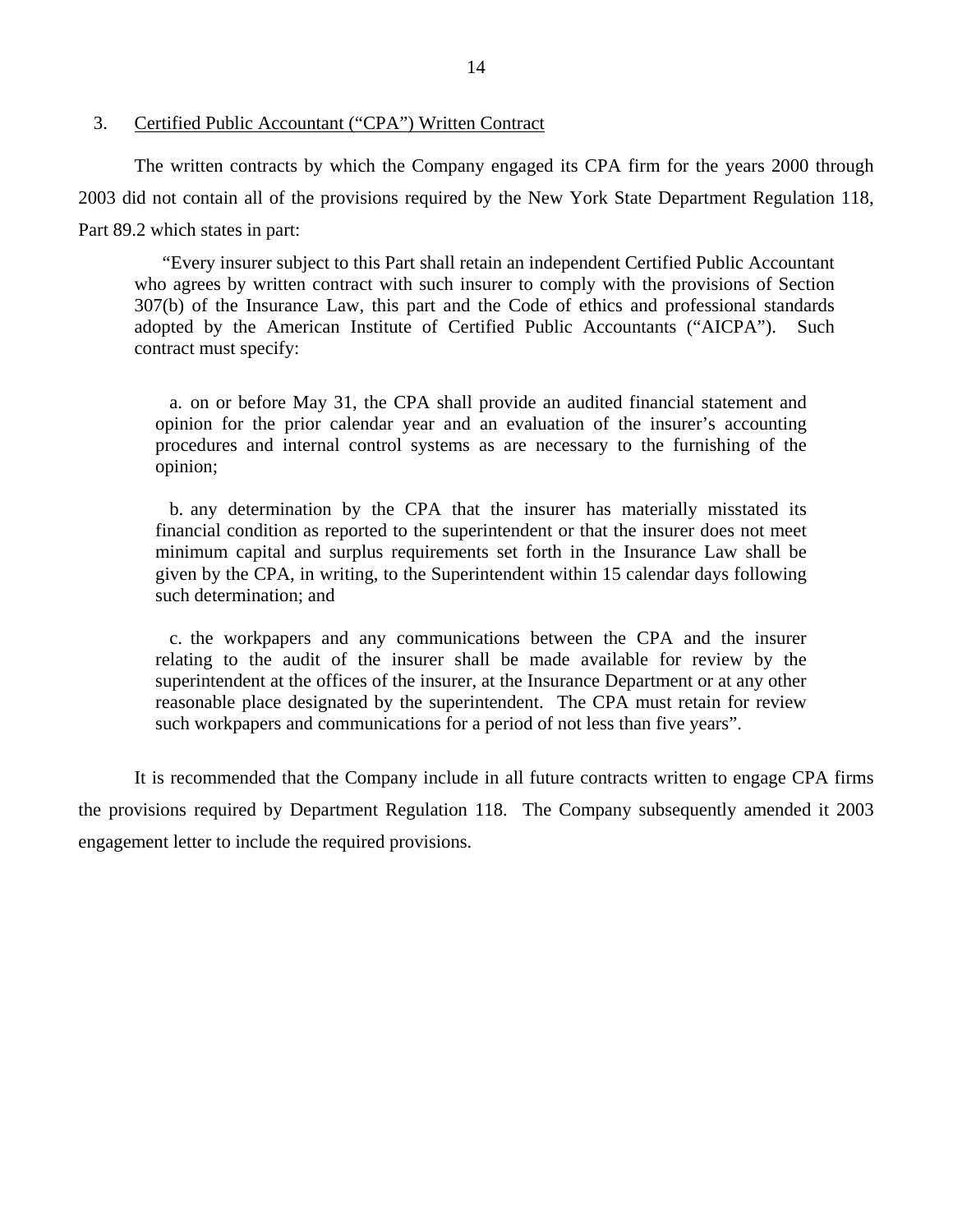## **3. FINANCIAL STATEMENTS**

## <span id="page-16-0"></span>A Balance Sheet

The following shows the assets, liabilities and surplus as regards policyholders as of December 31, 2003 as determined by this examination and as reported by the Company:

| Assets                                               | Assets       | <b>Assets Not</b><br>Admitted | Net Admitted<br>Assets |
|------------------------------------------------------|--------------|-------------------------------|------------------------|
| <b>Bonds</b>                                         | \$58,337,087 | \$                            | \$58,337,087           |
| Cash, cash equivalents and short-term investments    | 4,587,437    |                               | 4,587,437              |
| Investment income due and accrued                    | 622,777      |                               | 622,777                |
| Uncollected premiums and agents' balances in the     |              |                               |                        |
| course of collection                                 | 4,045,074    | 422,783                       | 3,622,291              |
| Deferred premiums, agents' balances and              |              |                               |                        |
| installments booked but deferred and not yet due     | 4,884,793    |                               | 4,884,793              |
| Amounts recoverable from reinsurers                  | 500,640      |                               | 500,640                |
| Net deferred tax asset                               | 1,381,000    |                               | 1,381,000              |
| Receivables from parent, subsidiaries and affiliates | 1,720,180    |                               | 1,720,180              |
| Total assets                                         | \$76,078,988 |                               | \$75,656,205           |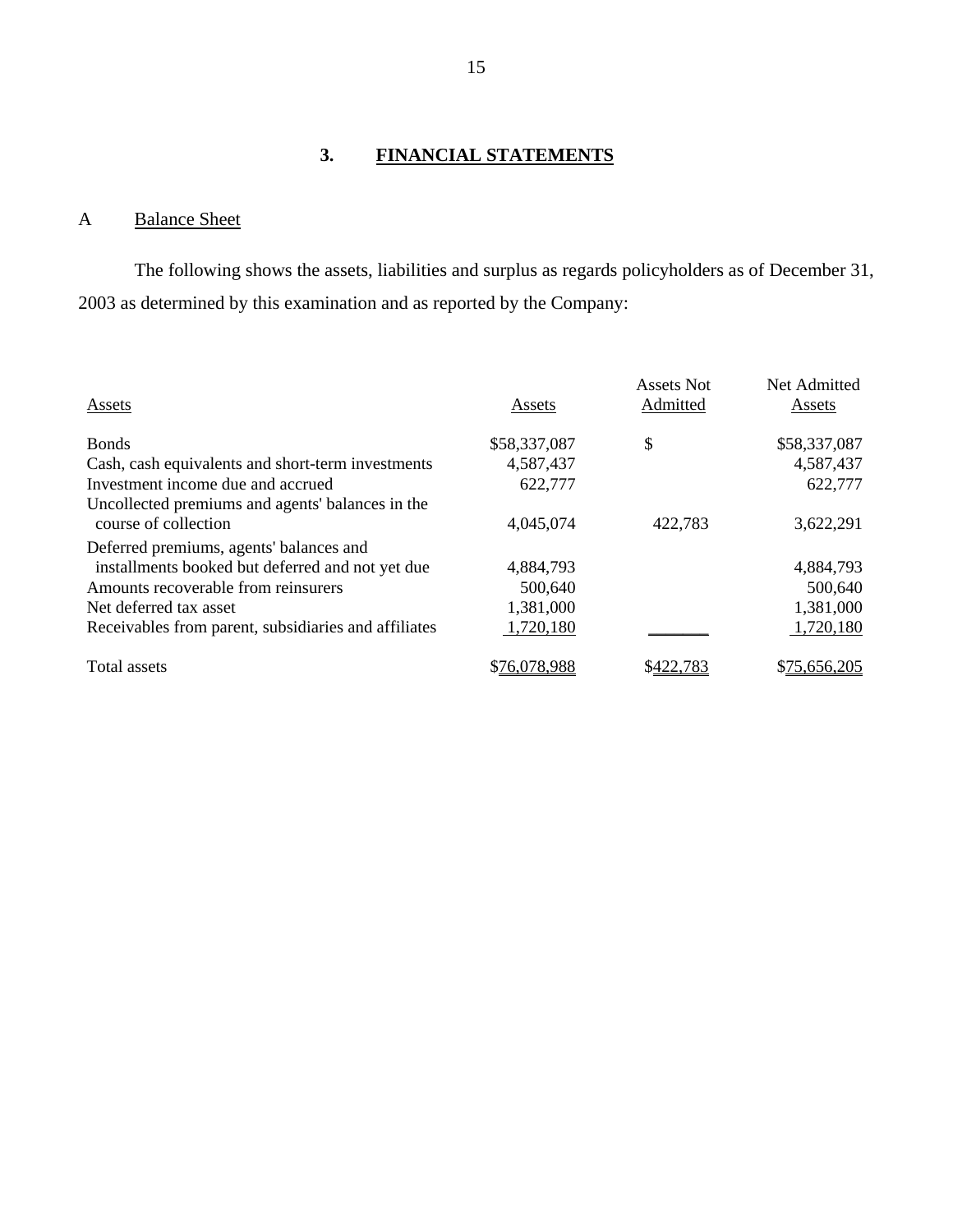| Liabilities, surplus and other funds                           | Examination  | Company      | Surplus<br>Increase<br>(Decrease) |
|----------------------------------------------------------------|--------------|--------------|-----------------------------------|
| Losses                                                         | \$24,900,680 | \$22,350,680 | \$(2,550,000)                     |
| Loss adjustment expenses                                       | 3,900,000    | 3,900,000    |                                   |
| Commissions payable, contingent commissions and other          |              |              |                                   |
| similar charges                                                | 457,080      | 457,080      |                                   |
| Other expenses (excluding taxes, licenses and fees)            | 383,284      | 383,284      |                                   |
| Taxes, licenses and fees (excluding federal and foreign income |              |              |                                   |
| taxes)                                                         | 36,919       | 36,919       |                                   |
| Current federal and foreign income taxes                       | 302,168      | 302,168      |                                   |
| Net deferred tax liability                                     | 0            | $\Omega$     |                                   |
| Borrowed money and interest thereon                            | 0            | $\Omega$     |                                   |
| Unearned premiums                                              | 13,603,327   | 13,603,327   |                                   |
| Advance premiums                                               | 0            | $\theta$     |                                   |
| Stockholders (dividends declared and unpaid)                   | 0            | 0            |                                   |
| Policyholders (dividends declared and unpaid)                  | 305,698      | 305,698      |                                   |
| Ceded reinsurance premiums payable (net of ceding              |              |              |                                   |
| commissions)                                                   | 1,306,632    | 1,306,632    |                                   |
| <b>Total liabilities</b>                                       | \$45,195,788 | \$42,645,788 | \$(2,550,000)                     |
| <b>Surplus and Other Funds</b>                                 |              |              |                                   |
| Common capital stock                                           | \$5,000,000  | \$5,000,000  | \$                                |
| Unassigned funds (surplus)                                     | 25,460,417   | 28,010,417   | (2,550,000)                       |
| Surplus as regards policyholders                               | \$30,460,417 | \$33,010,417 | \$(2,550,000)                     |
| Total surplus and other funds                                  | \$75,656,205 | \$75,656,205 |                                   |

NOTE: The Internal Revenue Service has not audited the Company's tax returns for the examination period. The examiner is unaware of any potential exposure of the Company to any tax assessment and no liability has been established herein relative to such contingency.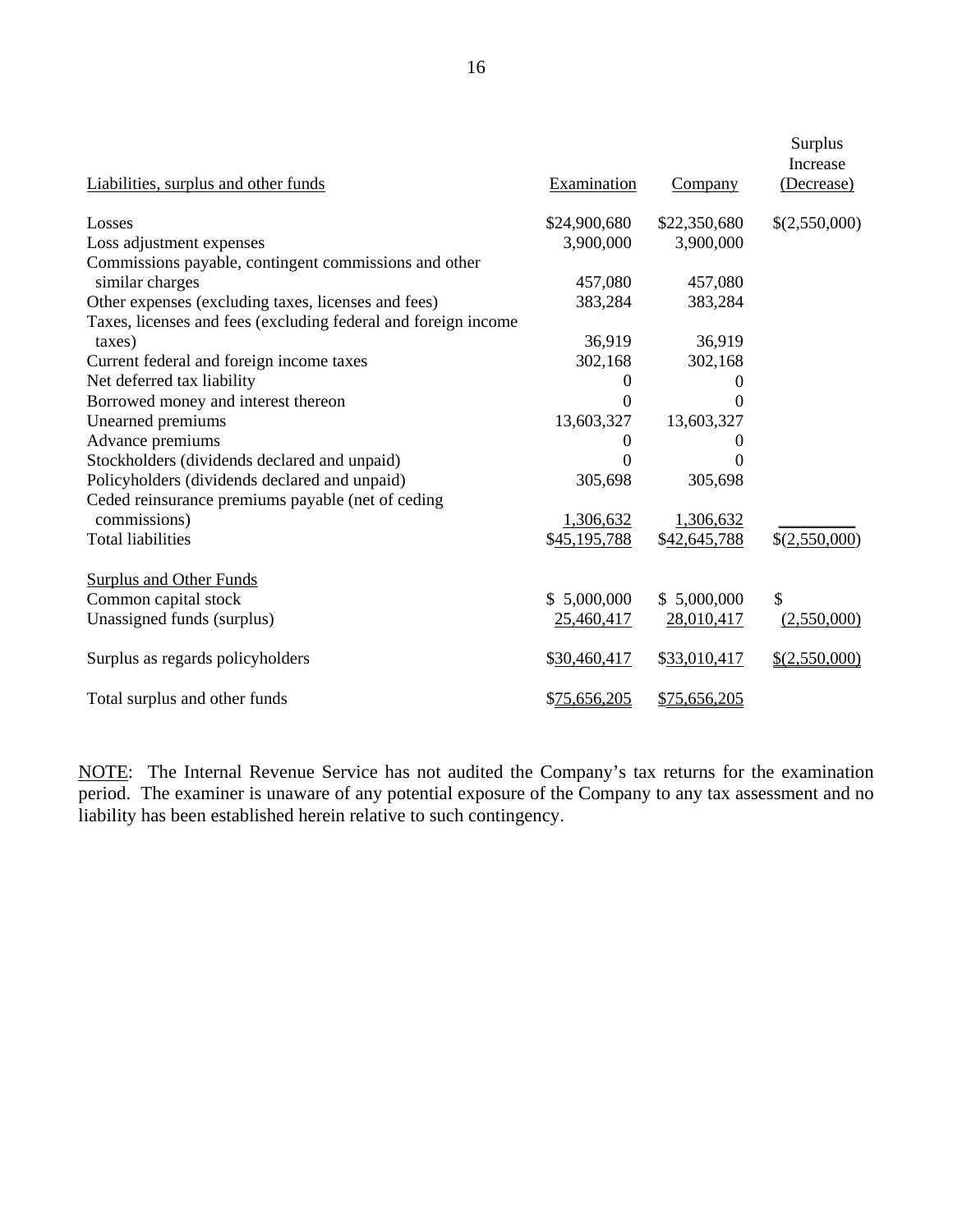## B. Underwriting and Investment Exhibit

Surplus as regards policyholders increased \$3,223,630 during the four-year examination period January 1, 2000 through December 31, 2003, detailed as follows:

| <b>Underwriting Income</b>                                                                                                                                              |                                         |               |
|-------------------------------------------------------------------------------------------------------------------------------------------------------------------------|-----------------------------------------|---------------|
| Premiums earned                                                                                                                                                         |                                         | \$53,859,100  |
| Deductions:<br>Losses incurred<br>Loss adjustment expenses incurred<br>Other underwriting expenses incurred                                                             | \$32,880,001<br>9,009,539<br>18,440,103 |               |
| Total underwriting deductions                                                                                                                                           |                                         | 60,329,643    |
| Net underwriting gain or (loss)                                                                                                                                         |                                         | \$(6,470,543) |
| <b>Investment Income</b>                                                                                                                                                |                                         |               |
| Net investment income earned<br>Net realized capital gains                                                                                                              | \$12,669,648<br>$\overline{0}$          |               |
| Net investment gain or (loss)                                                                                                                                           |                                         | 12,669,648    |
| Other Income                                                                                                                                                            |                                         |               |
| Net gain or (loss) from agents' or premium balances charged off<br>Finance and service charges not included in premiums<br>Aggregate write-ins for miscellaneous income | \$(111,219)<br>14,843<br>57,809         |               |
| Total other income                                                                                                                                                      |                                         | (38, 567)     |
| Net income before dividends to policyholders and before federal<br>and foreign income taxes                                                                             |                                         | \$6,160,538   |
| Dividends to policyholders                                                                                                                                              |                                         | 1,186,783     |
| Net income after dividends to policyholders but before federal<br>and foreign income taxes                                                                              |                                         | \$4,973,755   |
| Federal and foreign income taxes incurred                                                                                                                               |                                         | 3,072,973     |
| Net income                                                                                                                                                              |                                         | \$1,900,782   |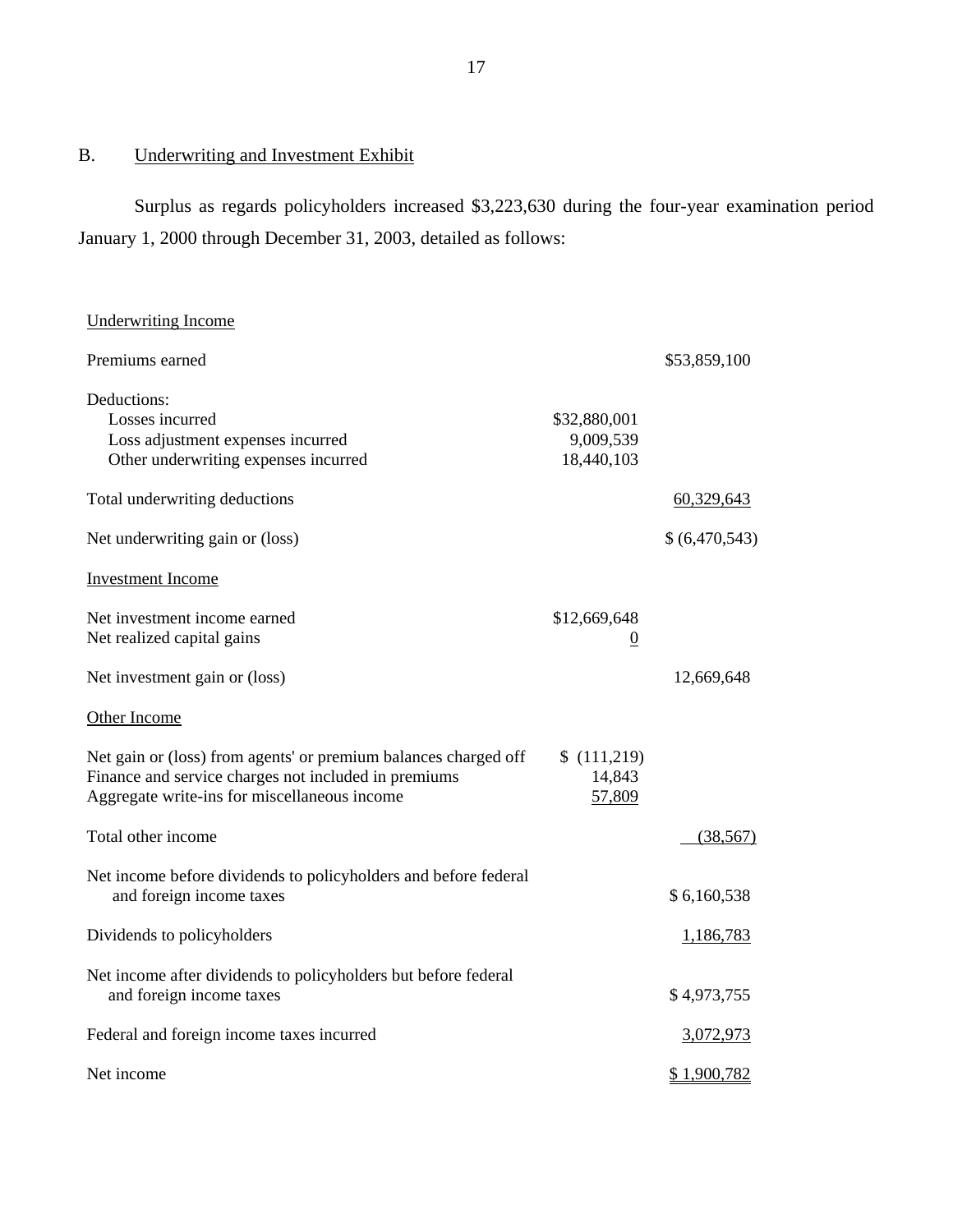## C. Capital and Surplus Account

Surplus as regards policyholders per report on examination as of December 31, 1999 \$27,236,787

|                                                       | Gains in<br>Surplus |           |
|-------------------------------------------------------|---------------------|-----------|
| Net income                                            | \$1,900,782         |           |
| Change in net deferred income tax                     | 495,000             |           |
| Change in nonadmitted assets                          | 2,415               |           |
| Cumulative effect of changes in accounting principles | 821,900             |           |
| Aggregate write-ins for gains and losses in surplus   | 3,533               |           |
| Total gains                                           | \$3,223,630         |           |
| Net increase (decrease) in surplus                    |                     | 3.223.630 |
| Surplus as regards policyholders per report on        |                     |           |
| examination as of December 31, 2003                   |                     |           |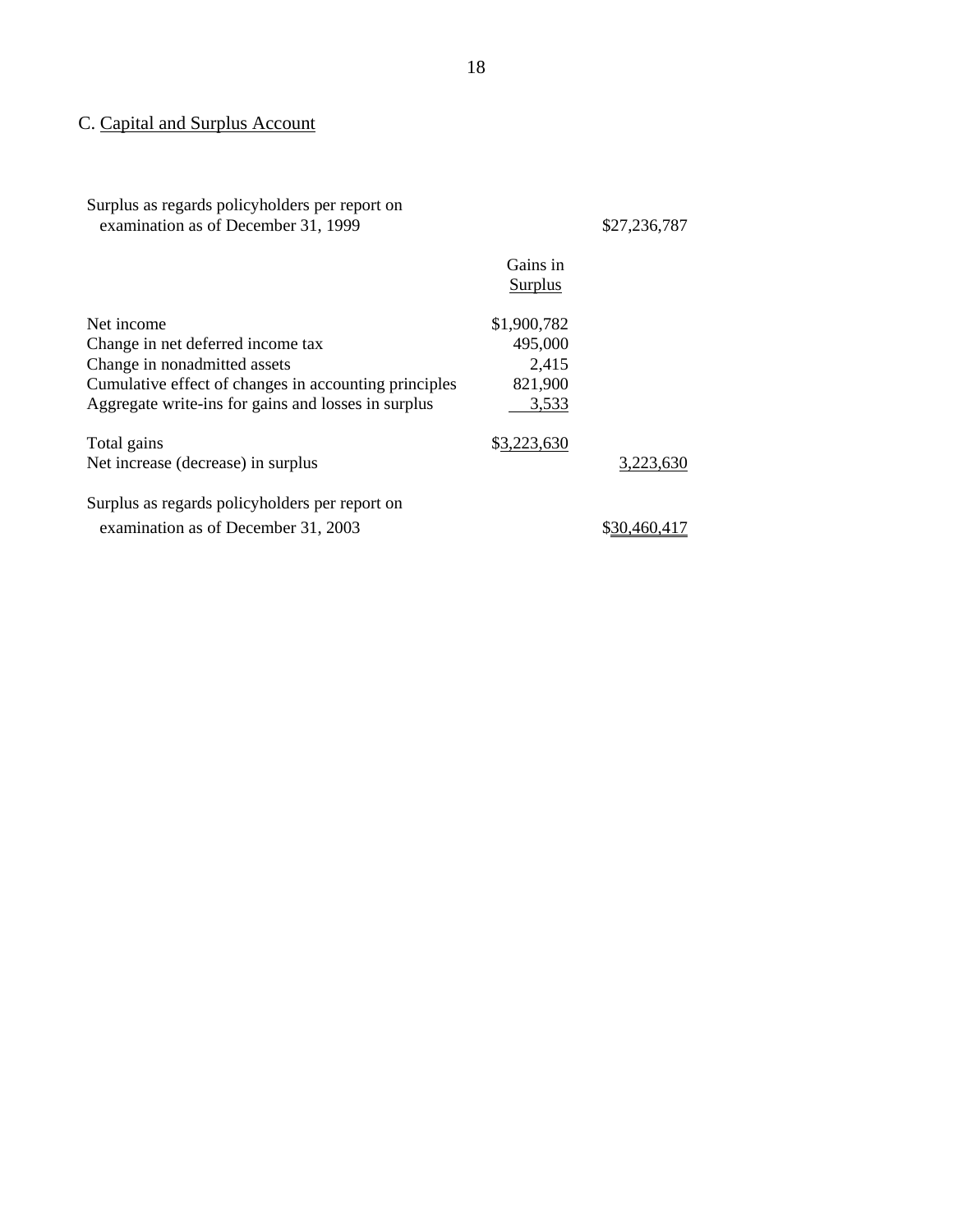#### **4. LOSSES AND LOSS ADJUSTMENT EXPENSES**

<span id="page-20-0"></span>The examination liability for the captioned items of \$28,800,680 is \$2,550,000 more than the \$26,250,680 reported by the Company in its December 31, 2003, filed annual statement. The examination change reflects the Company's reported 18 month loss and loss adjustment expense runoff for accident years 2003 and prior.

The examination analysis of the loss and loss adjustment expense reserves was conducted in accordance with generally accepted actuarial principles and was based on statistical information contained in the Company's internal records and in its filed annual statements.

#### **5. MARKET CONDUCT ACTIVITIES**

In the course of this examination, a review was made of the manner in which the Company conducts its business practices and fulfills its contractual obligations to policyholders and claimants. The review was general in nature and is not to be construed to encompass the more precise scope of a market conduct investigation, which is the responsibility of the Market Conduct Unit of the Property Bureau of this Department.

The general review was directed at practices of the Company in the following areas:

- A. Underwriting
- B. Claims and complaint handling

The examination review of the claims and complaint handling function noted the following:

(i). The Company's complaint log failed to include all of the complaints forwarded to the Company by the Department. It also failed to include any complaints referred directly to the Company. This is not in compliance with Department Regulation 64, Section 216.4(e) which states: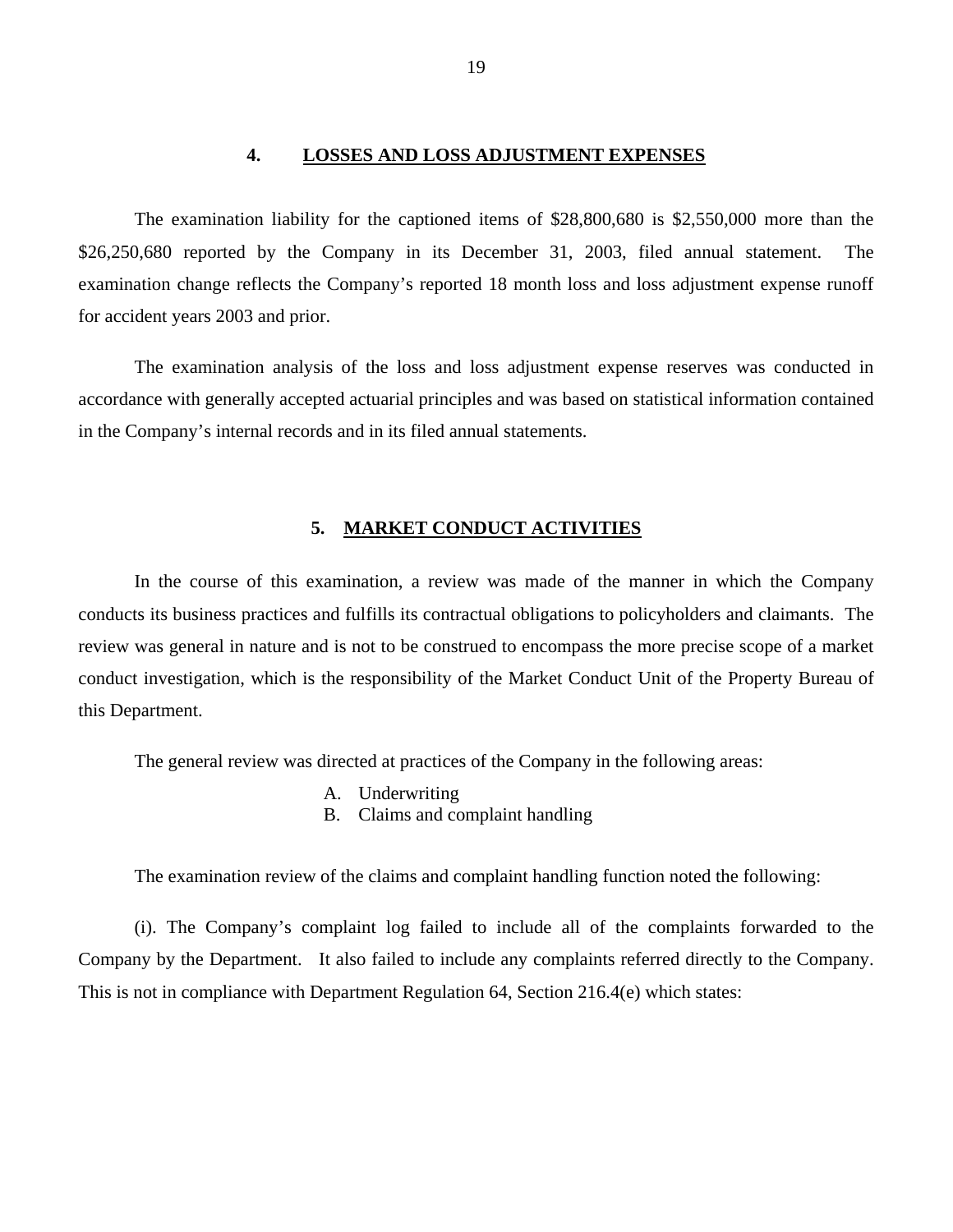"As part of its complaint handling function, an insurer's consumer services department shall maintain an ongoing central log to register and monitor all complaint activity."

It is recommended that the Company comply with Department Regulation 64 and include in its complaint log all complaints referred to it by the Department and all complaints referred directly to the Company.

(ii). The Company failed to respond to all of the complaints forwarded to it by the Department within the time frame provided by Department Regulation 64, Section 216.4(e) which states:

"Every insurer, upon receipt of any inquiry from the Insurance Department respecting a claim, shall, within 10 business days, furnish the Department with the available information requested respecting the claim."

It is recommended that the Company comply with Regulation 64 and respond to all complaints forwarded by the Department within ten business days.

(iii). New York State Insurance Department Circular Letter No. 11 (1978) requires that the Company maintain its complaint log in a columnar form listing the following:

- The date the complaint was received in-house.
- The name of the complainant and the policy or claim file number.
- The New York State Insurance Department file number.
- The responsible internal division.
- The person in the company with whom the complainant has been dealing.
- The person in the company to whom the matter has been referred for review.
- The date of such referral.
- The dates of acknowledgment substantive response, and further contacts with the Insurance Department.
- The subject matter of the complaint.
- The results of the complaint investigation and the action taken.
- Remarks about internal remedial action taken as a result of the investigation.

The Company's log only included the date of the complaint, the name of the complainant, and the Department file number.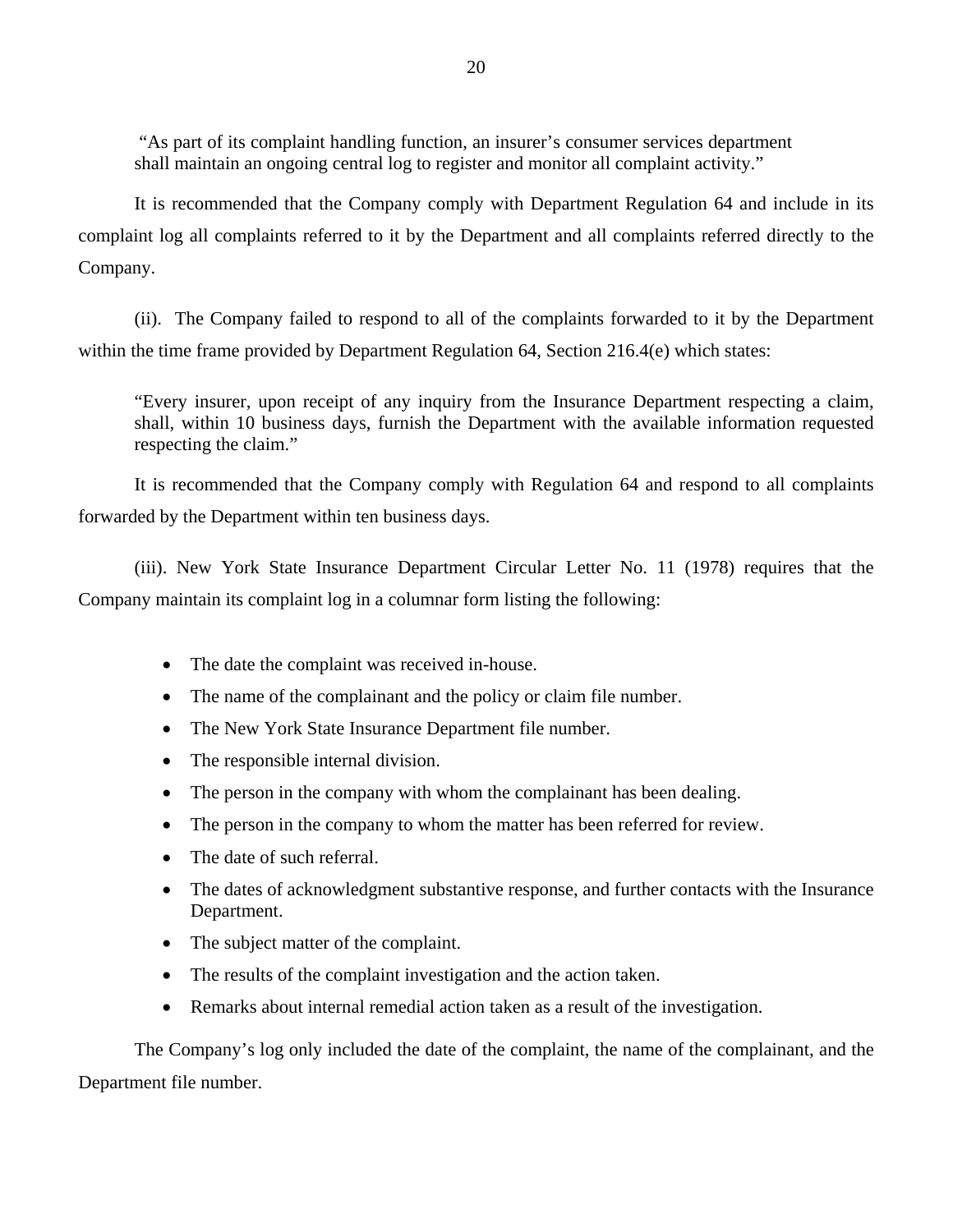It is recommended that the Company maintain its complaint log in the format outlined in Department Circular letter No. 11 (1978).

(iv). Department Circular Letter No. 11 (1978) states the following with reference to the complaint log.

> "The log is to be used as a tool to identify any problem areas within the company. Quarterly reports from the complainant logs should be prepared and forwarded to the heads of the respective operating units and to the company president".

The Company had not prepared quarterly reports from the complaint logs as specified in Department Circular letter No. 11 (1978).

It is recommended that the Company prepare quarterly reports from its complaint logs and forward such reports to the heads of the Company's operating units and to the company president as required by Department Circular Letter No. 11 (1978).

#### **6. COMPLIANCE WITH PRIOR REPORT ON EXAMINATION**

The prior report on examination contained one recommendation as follows (page numbers refer to the prior report):

#### ITEM

#### A. Intercompany Pooling Agreement

It is recommended that the Company report a provision for reinsurance equal to ninety percent of the pooled liability as reported by the Group or amend the pooling agreement to delete the pooling of reinsurance recoverable and related liabilities (including the provision for reinsurance).

The company has complied with this recommendation.

#### 21

## PAGE NO.

#### 9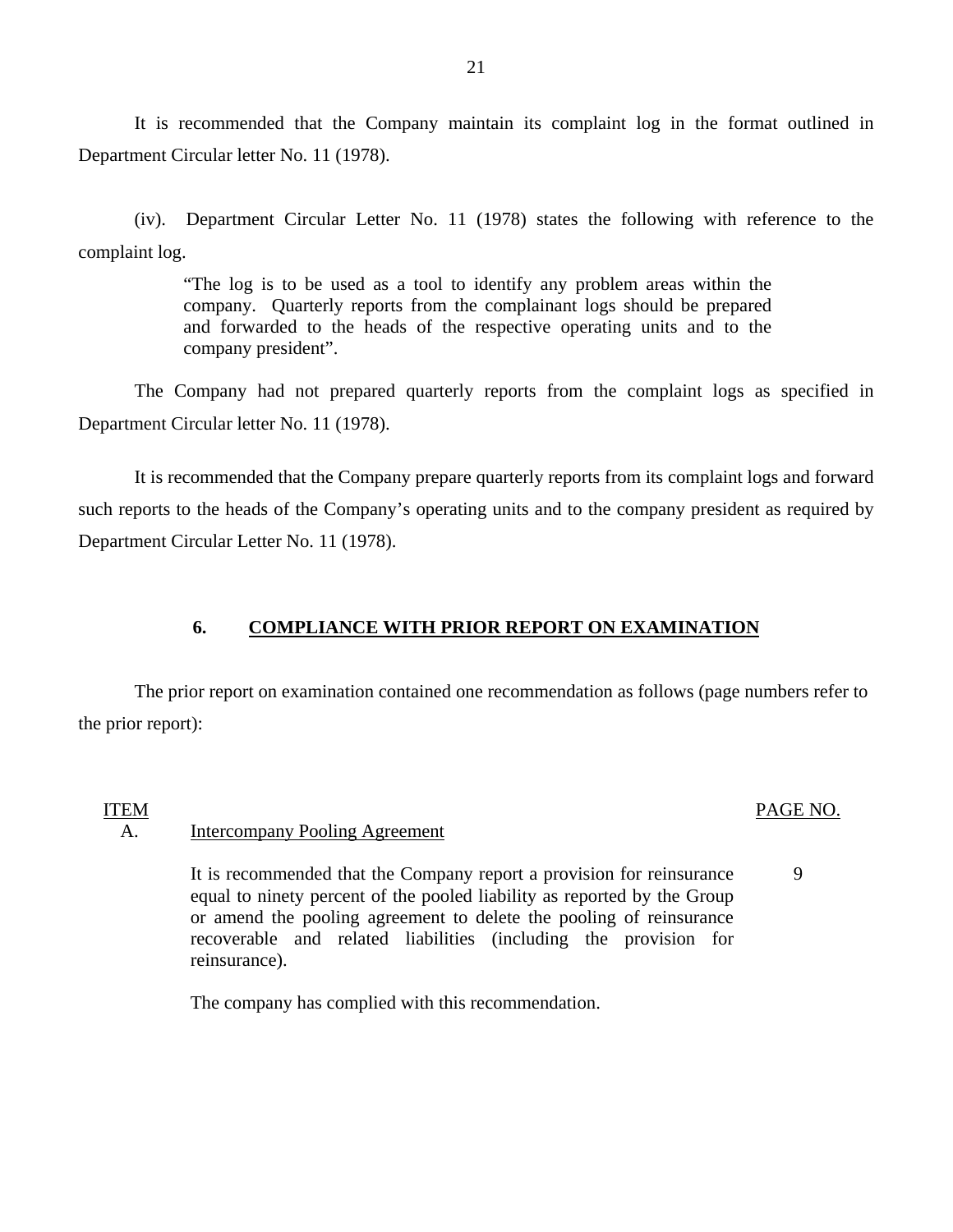## **7. SUMMARY OF COMMENTS AND RECOMMENDATIONS**

### <span id="page-23-0"></span>ITEM PAGE NO.

### A. Management

- i. It is recommended that the Company maintain fifteen board members as  $\frac{4}{3}$ required by its charter and by-laws.
- ii. It is recommended that the Company amend its by-laws to indicate that 5 nine directors are required to constitute a quorum in order to reflect the intent of the Company.

#### B. Reinsurance

- i. It is recommended that the Company either amend the pooling 7 agreement to reflect the fact that the Company and Strathmore cede their writings on a gross basis rather than net or adjust the annual statement presentation to reflect the cessions on a net basis, pursuant to current terms of the pooling agreement.
- ii. It is recommended that the Company amend Article 4 of its pooling 8 agreement by replacing the language "penalty imposed for unauthorized reinsurance" with "provision for reinsurance".
- iii. It is recommended that the Company amend Article 4 of its pooling 8 agreement to indicate that its share of the provision for reinsurance will be assumed by GNY.

#### D. Abandoned Property Law

It is recommended that the Company develop formal procedures for 10 monitoring outstanding checks that may be escheatable. Subsequent to the examination date, but prior to the completion of the field work, the Company complied with this recommendation.

#### E. Accounts and Records

- i. It is recommended that the Company comply with Part 110.1 of 12 Department Regulation 13-A and non-admit future installment premiums where a prior installment premium is over 90 days past due. The Company subsequently complied with this recommendation.
- ii. It is recommended that the Company amend its custodial agreement to 12 include all relevant provisions set forth in the NAIC Financial Condition Examiners Handbook.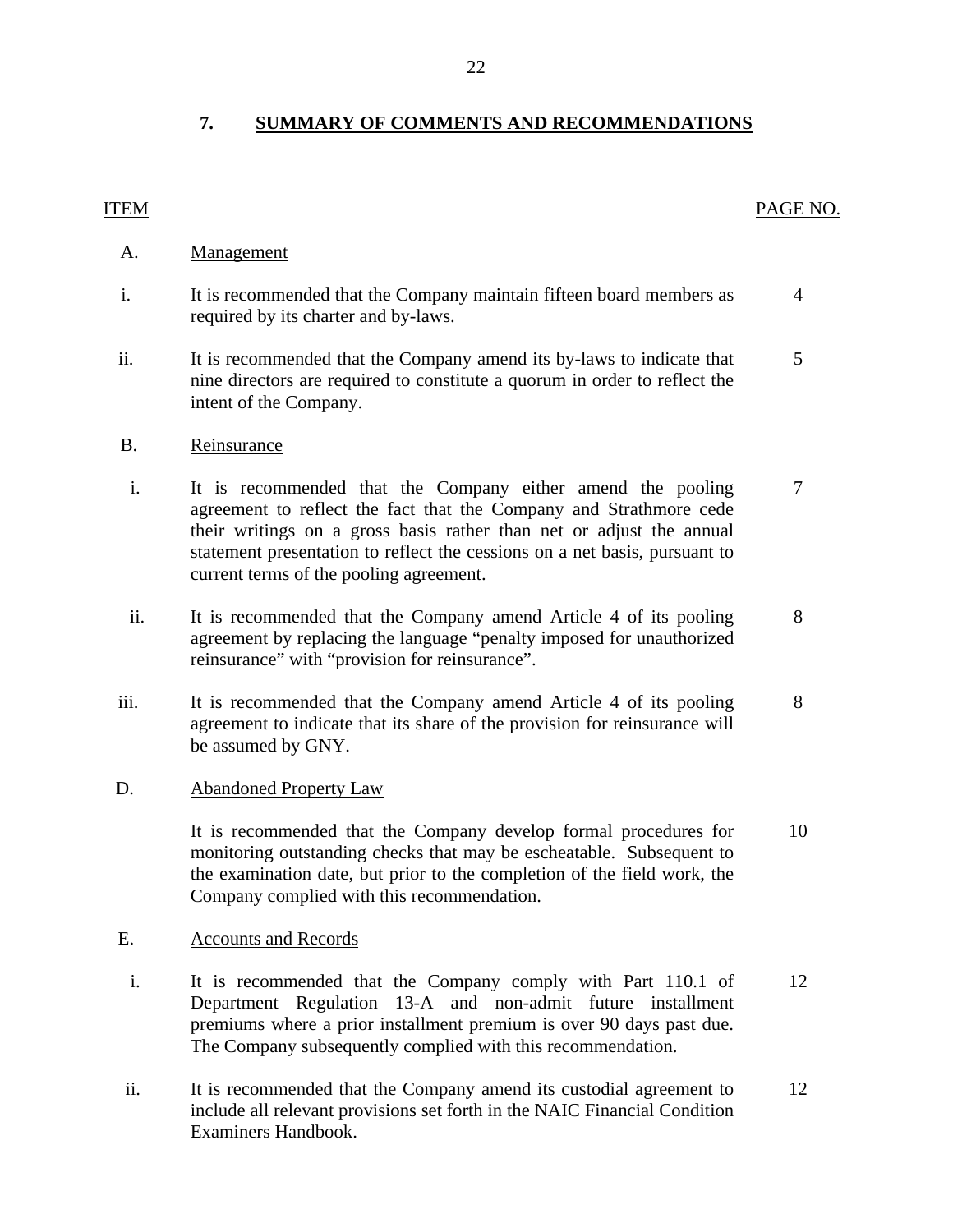#### ITEM PAGE NO.

iii. It is recommended that the Company include the provisions required by 14 Department Regulation 118 in all future contracts written to engage CPA firms.

> The Company subsequently amended it 2003 engagement letter to include the required provisions.

G. Losses and Loss Adjustment Expenses

The examination increased the Company's loss reserve liability by 19 \$2,550,000 reflecting the Company's 18 month loss and loss adjustment expense runoff for accident years 2003 and prior.

#### H. Market Conduct Activities

- i. It is recommended that the Company comply with Department 20 Regulation 64 and include in its complaint log all complaints referred to it by the Department and all complaints referred directly to the Company.
- ii. It is recommended that the Company comply with Department 20 Regulation 64 and respond to all complaints forwarded by the Department within ten business days.
- iii. It is recommended that the Company maintain its complaint log in the 21 format outlined in Circular Letter No. 11 (1978).
- iv. It is recommended that the Company prepare quarterly reports from its 21 complaint logs and forward such reports to the heads of the Company's operating units and to the company president as required by Circular Letter No. 11 (1978).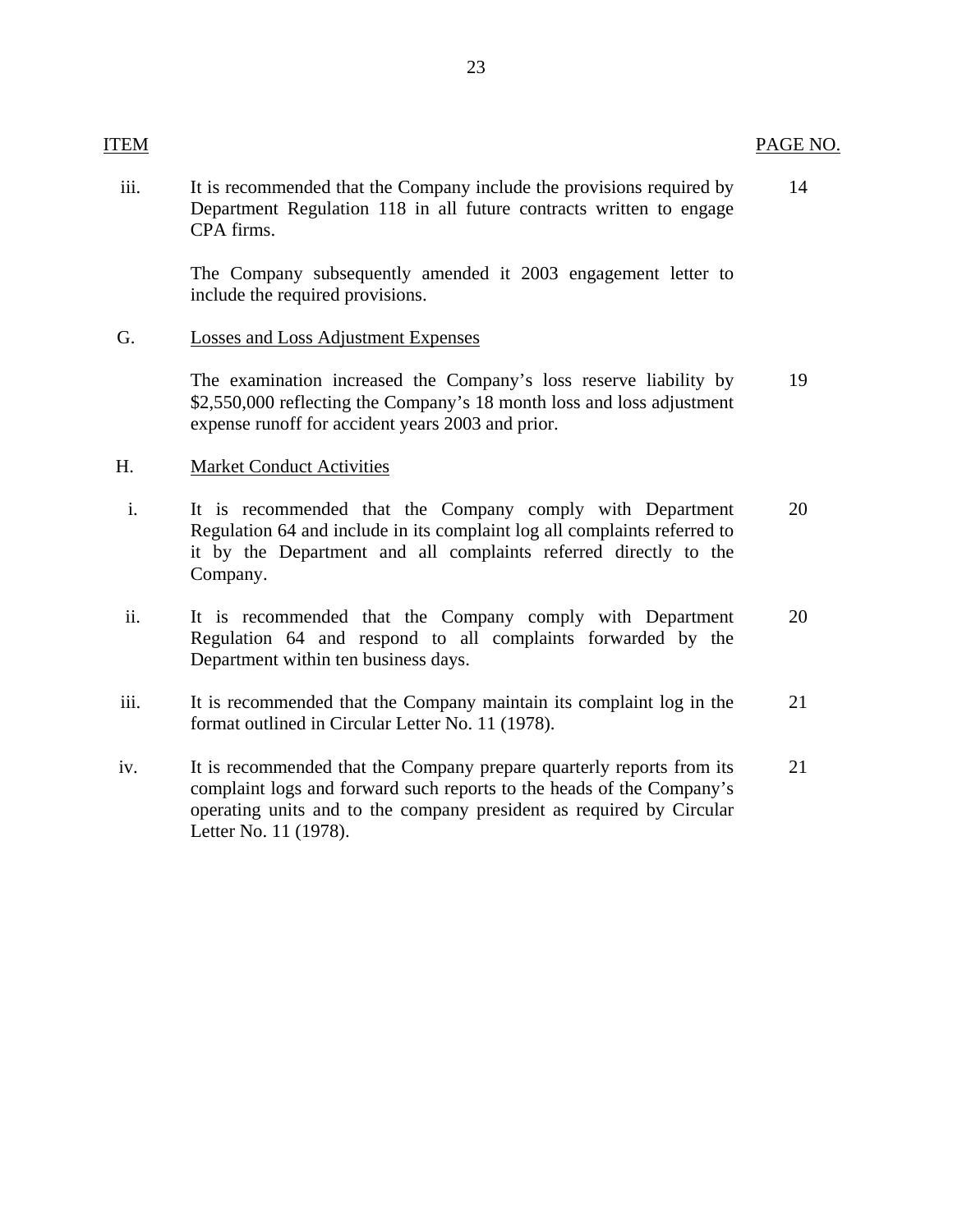Respectfully submitted,

 $\sqrt{s}$ /s/

Marc Allen Associate Insurance Examiner

## STATE OF NEW YORK )  $)$ SS:  $\mathcal{L}$ COUNTY OF NEW YORK )

MARC ALLEN, being duly sworn, deposes and says that the foregoing report, subscribed to by him, is true to the best of his knowledge and belief.

 $\sqrt{s}$ /s/ Marc Allen

Subscribed and sworn to before me

this  $\qquad \qquad$  day of  $\qquad \qquad$  , 2006.